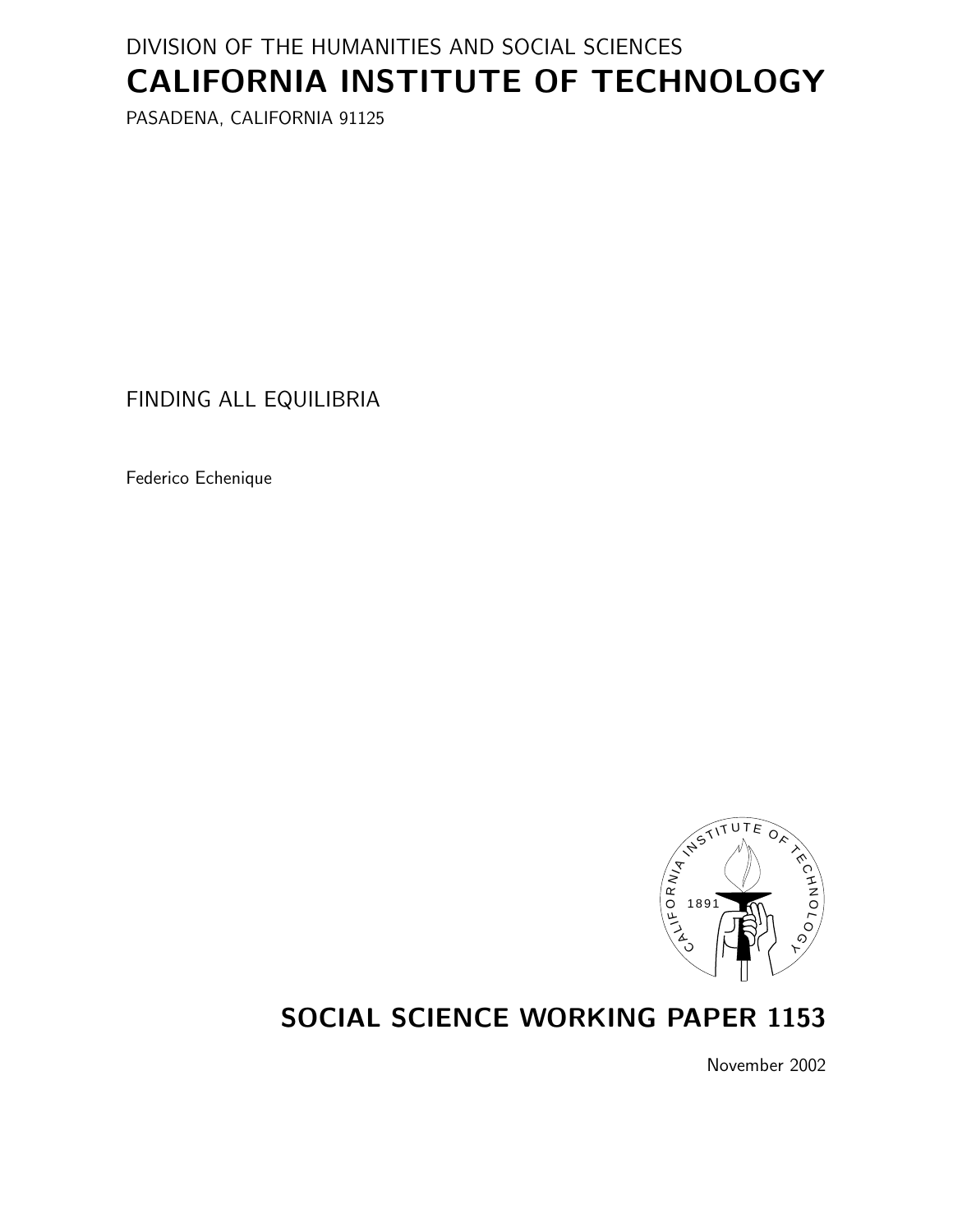# Finding All Equilibria

Federico Echenique

### Abstract

I present a simple and fast algorithm that finds all the pure-strategy Nash equilibria in games with strategic complementarities. This is the first non-trivial algorithm for finding all pure-strategy Nash equilibria.

JEL classification numbers: C63,C72

Key words: supermodular games, strategic complementarities, complexity, robinsontopkis algorithm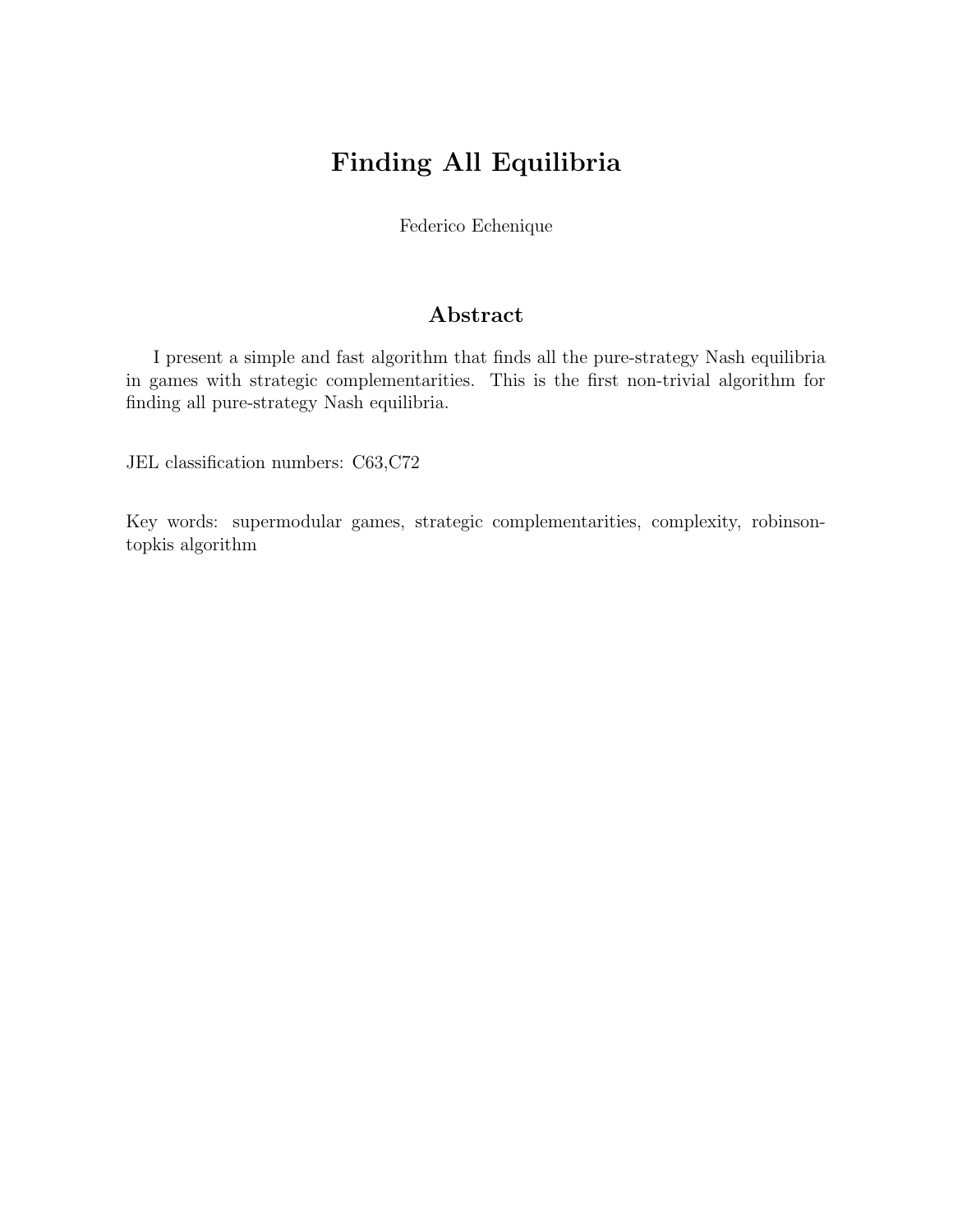# Finding All Equilibria

Federico Echenique <sup>∗</sup>

## 1 Introduction

I present an algorithm that finds all the pure-strategy equilibria in  $n$ -player games with strategic complementarities (GSC). I wish to emphasize five features of the algorithm:

- 1. It works only on GSC. But then GSC are common in many areas of economics— Vives's (1999) textbook attests to that. See also Topkis (1998), Milgrom and Roberts (1990) and Milgrom and Shannon (1992) for many economic examples of GSC.
- 2. It finds the pure-strategy equilibria, but not the mixed-strategy equilibria. The omission is justified because mixed-strategy equilibria are not good predictions in GSC (Echenique and Edlin 2002).
- 3. It is fast. For example, it needs less than 5 seconds to find all equilibria in a two-player game where each player has 20.000 strategies.
- 4. It is simple. I use the algorithm "by hand" on some bimatrix games to show that the algorithm is very simple to apply.
- 5. For generic two-player GSC, I show that the algorithm is computationally efficient.

There are many algorithms for finding *one* equilibrium, called a "sample" equilibrium (see the surveys by McKelvey and McLennan (1996) and von Stengel (2002)). But there is essentially only a trivial way of finding all pure equilibria: enumerate all strategy profiles and examine them one-by-one to see if they are equilibria. I shall call this way the "trivial algorithm." Not surprisingly, the trivial algorithm is very slow, and computationally infeasible on large games. For example, the trivial algorithm needed 15 days to perform a simulation that my algorithm did in 5 minutes (see Section 7).

Some algorithms find a sample equilibrium that survives an equilibrium refinement typically perfection (a recent example is von Stengel, van den Elzen, and Talman (2002);

<sup>∗</sup> I thank Matt Jackson, Ivana Komunjer, and Andy McLennan for comments and suggestions on an early draft.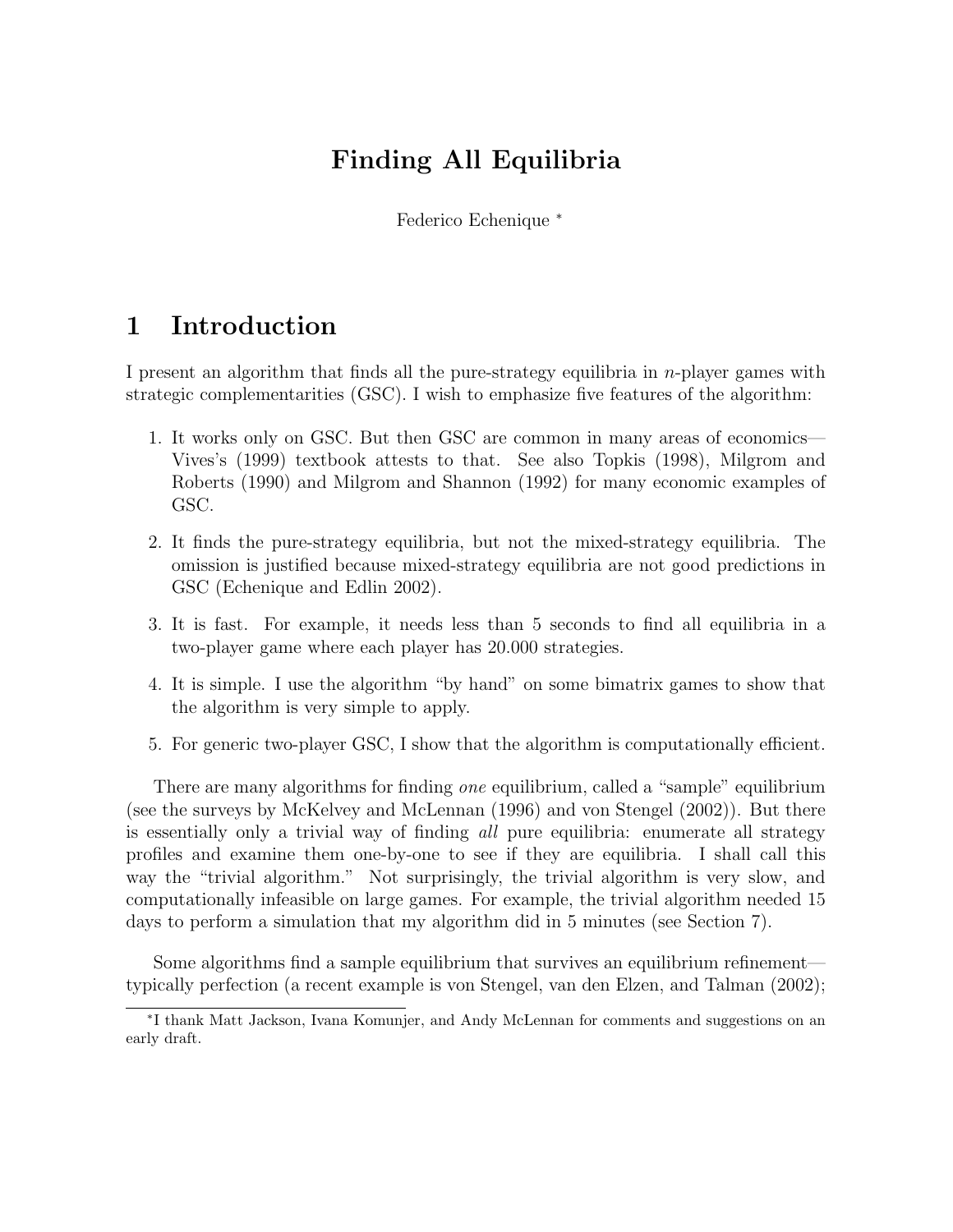see McKelvey and McLennan (1996) and von Stengel (2002) for other examples). This is some times adequate, but it is in general restrictive: there is normally no guarantee that only one equilibrium survives the refinement, and the refinements do not always have bite.

The algorithm I present is based on Topkis's (1979) results that Robinson's (1951) method of "iterating best-responses" finds an equilibrium in GSC (see also Vives (1990)), so the algorithm uses different—and simpler—ideas than the more recent literature on finding equilibria.

I have developed applications of the algorithm that either illustrate how it works or show that the algorithm is efficient. I have not stressed economic applications; the paper is a paper on methodology. Nevertheless, there are many potential applications for the algorithm. I shall mention two examples.

First, the US Department of Justice needs to predict the consequences of mergers between firms; I claim that my algorithm can potentially be of help. They currently postulate a model of a market, and compute a Nash equilibrium before and after the merger of some firms in the market. But their conclusions may be different if they could find all equilibria before and after the merger—for example, the merger could have no effect on price if you look at some equilibria, but a large price increase if you compare most equilibria. The models used are often Bertrand models with differentiated products (see for example Werden, Froeb, and Tschantz (2001) or Crooke, Froeb, Tschantz, and Werden  $(1997)$ ). <sup>1</sup> It turns out that Bertrand models with differentiated products are, under some conditions, GSC (Vives 1999, Milgrom and Shannon 1994). My algorithm could then be used to compare all equilibria before and after the merger.

Second, finding all the equilibria of a game is particularly important for the design of experiments. The designer needs to compare the observed outcomes with the equilibrium predictions. Further, some of the most successful experimental studies involve GSC (Cooper, DeJong, Forsythe, and Ross 1990, van Huyck, Battalio, and Beil 1990). The algorithm I present can then be applied in the design of experiments.

The paper is organized as follows. Section 2 presents some preliminary definitions and results. Section 3 shows informally how the algorithm works. Section 4 defines the algorithm and presents the main results of the paper. Section 5 develops two simple examples. Section 6 discusses an algorithm for a special class of GSC. Section 7 presents computational results for simulations of GSC.

<sup>&</sup>lt;sup>1</sup>The software they use is in  $http://mba.vanderbildt.edu/luke.froeb/software/$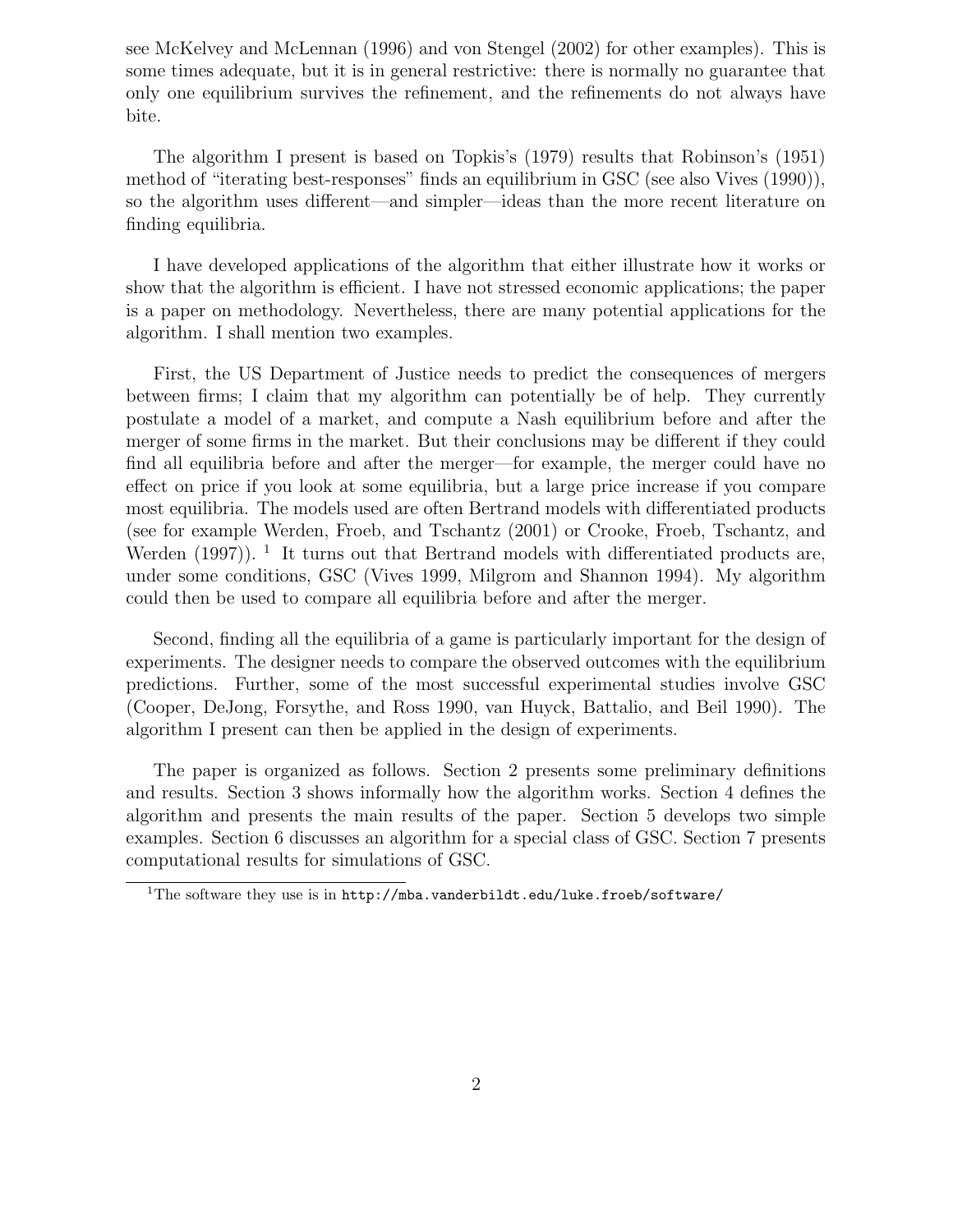### 2 Preliminary Definitions and Results

#### 2.1 Basic Definitions and Notation

Let  $X \subseteq \mathbb{R}^n$ , and  $x, y \in \mathbb{R}^n$ . Denote the vector  $(\max\{x_i, y_i\})$  by  $x \vee y$ , and the vector  $(\min\{x_i,y_i\})$  by  $x \wedge y$ . Say that X is a *lattice* if, whenever  $x, y \in X$ ,  $x \wedge y$ ,  $x \vee y \in X$ .

If X is a lattice, a function  $f: X \to \mathbf{R}$  is quasi-supermodular if for any  $x, y \in X$ ,  $f(x) \ge f(x \wedge y)$  implies  $f(x \vee y) \ge f(y)$  and  $f(x) > f(x \wedge y)$  implies  $f(x \vee y) > f(y)$ . Quasi-supermodularity is an ordinal notion of complementarities; it was introduced by Milgrom and Shannon (1994). Let  $T \subseteq \mathbb{R}^m$ . A function  $f : X \times T \to \mathbb{R}$  satisfies the single-crossing condition in  $(x, t)$  if whenever  $x < x'$  and  $t < t'$ ,  $f(x, t) \le f(x', t)$  implies that  $f(x,t') \leq f(x',t')$  and  $f(x,t) < f(x',t)$  implies that  $f(x,t') < f(x',t')$ .

For two subsets  $A, B$  of  $X$ , say that  $A$  is smaller than  $B$  in the *strong set order* if  $a \in A, b \in B$  implies  $a \wedge b \in A, a \vee b \in B$ . Let  $\phi: X \to X$  be a correspondence. Say that  $\phi$  is increasing in the strong set order if, whenever  $x \leq y$ ,  $\phi(x)$  is smaller in the strong set order than  $\phi(y)$ . A detailed discussion of these concepts is in Topkis (1998).

An *n*-player normal-form game (a game, for short) is a collection  $\Gamma = \{(S_i, u_i) : i = 1, \ldots n\},\$ where each player i is characterized by a set of possible strategies,  $S_i$ , and a payoff function  $u_i: S \to \mathbf{R}$ , where  $S = \times_{j=1}^n S_j$ . Say that players have *strict preferences* if, for all i and  $s_{-i} \in S_{-i}$ , the function  $s_i \mapsto u_i(s_i, s_{-i})$  is one-to-one.

For each player i, let  $\beta_{i,\Gamma}$  denote i's best-response correspondence in Γ—the correspondence defined by

$$
\beta_{i,\Gamma}(s) = \operatorname{argmax}_{\tilde{s}_i} \left\{ u_i(\tilde{s}_i, s_{-i}) : s_{-i} \in S_{-i} \right\}.
$$

And let  $\beta_{\Gamma}(s) = \chi_{i=1}^n \beta_{i,\Gamma}(s)$  denote the game's best-response correspondence. When  $\Gamma$  is understood I shall write  $\beta_i$  for  $\beta_{i,\Gamma}$  and  $\beta$  for  $\beta_{\Gamma}$ .

A point  $s \in S$  is a *Nash equilibrium* if  $s \in \beta(s)$ . Let  $\mathcal{E}(\Gamma)$  be the set of all Nash equilibria of Γ. When Γ is understood, I shall write  $\mathcal E$  for  $\mathcal E(\Gamma)$ .

#### 2.2 The Model

Say that a game  $\Gamma = \{(S_i, u_i) : i = 1, \ldots n\}$  is a *finite game of strategic complementarities* (GSC) if, for each  $i, S_i \subseteq \mathbf{R}^{d_i}$  is a finite lattice,  $s_i \mapsto u_i(s_i, s_{-i})$  is quasi-supermodular for all  $s_{-i}$ , and  $(s_i, s_{-i}) \mapsto u_i(s_i, s_{-i})$  satisfies the single-crossing property. The positive integer  $d_i$  is the number of dimensions of player i's strategies.

The results in this paper are for GSC that have simple strategy spaces. Concretely, in the rest of the paper, I assume that

•  $S_i = \{1, 2, \ldots K_i\}^{d_i}$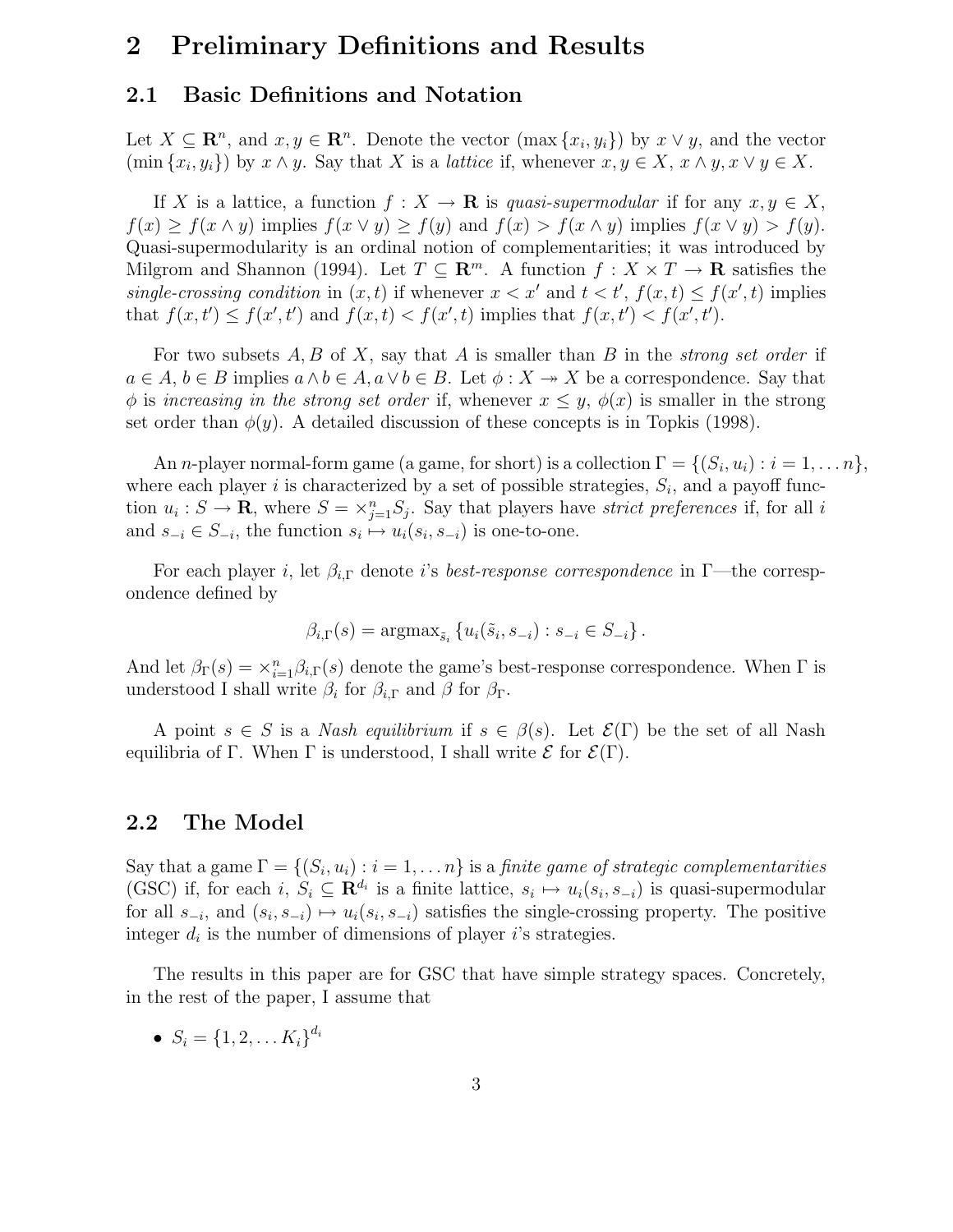- $s_i \mapsto u_i(s_i, s_{-i})$  is quasi-supermodular for all  $s_{-i}$ ,
- $(s_i, s_{-i}) \mapsto u_i(s_i, s_{-i})$  satisfies the single-crossing property

Remark 1. One can think of the model as a discretized version of a game with continuous strategy spaces, where each  $S_i$  is an interval in some Euclidean space of dimension  $d_i$ . For an example, see Section 7.

The assumption that  $S_i = \{1, 2, ..., K_i\}^{d_i}$  simplifies the notation considerably, but I should emphasize that the results hold for other classes of strategy spaces as well.

#### 2.3 Auxiliary results

First, GSC have monotone best-response correspondences:

**Lemma 2.** (Milgrom and Shannon 1994) For all i,  $\beta_i$  is increasing in the strong set order, and inf  $\beta_i(s)$ , sup  $\beta_i(s) \in \beta_i(s)$ .

See Milgrom and Shannon (1994) for a proof.

Second, I need some results and notation for games where we restrict the strategies that players can choose: For each  $s_i \in S_i$ , let  $S_i^r(s_i) = \{\tilde{s}_i \in S_i : s_i \leq \tilde{s}_i\}$  be the strategy space obtained by letting i choose any strategy in  $S_i$ , as long as it is larger than  $s_i$ . For each strategy profile  $s = (s_1, \ldots s_n) \in S$ , let  $S^r(s) = \times_{i=1}^n S_i^r(s_i)$ . Denote by  $\Gamma^r(s)$  the game where each player  $i$  is constrained to choosing a strategy larger than  $s_i$ . Then,

$$
\Gamma^{r}(s_1,\ldots s_n) = \left\{ (S_i^{r}(s_i), u_i|_{S_i^{r}(s_i)}): i = 1,\ldots n \right\}.
$$

The following lemmata are trivial.

**Lemma 3.** If  $\Gamma$  is a GSC, then so is  $\Gamma^r(s)$ , for any strategy profile  $s \in S$ . **Lemma 4.** If s is a Nash equilibrium of  $\Gamma$ , and  $z \leq s$ , then s is a Nash equilibrium of  $\Gamma^r(z)$ .

Lemma 3 and Lemma 4 follow immediately from the definitions of GSC and of Nash equilibrium.

Third, I shall exploit some previous results on finding equilibria in GSC. The method of iterating  $\beta$  until an equilibrium is found is normally attributed to Robinson (1951). Topkis (1979) proved that the method works in GSC. I call this method the "Robinson-Topkis algorithm."

Algorithm 5. The following are three variants of the Robinson-Topkis algorithm.

- $\underline{T}(s)$ : Start with  $s^0 = s$ . Given  $s^k \in S$ , let  $s^{k+1} = \inf \beta_{\Gamma}(s^k)$ . Stop when  $s^k = s^{k+1}$ .
- $\overline{T}(s)$ : Start with  $s^0 = s$ . Given  $s^k \in S$ , let  $s^{k+1} = \sup \beta_{\Gamma}(s^k)$ . Stop when  $s^k = s^{k+1}$ .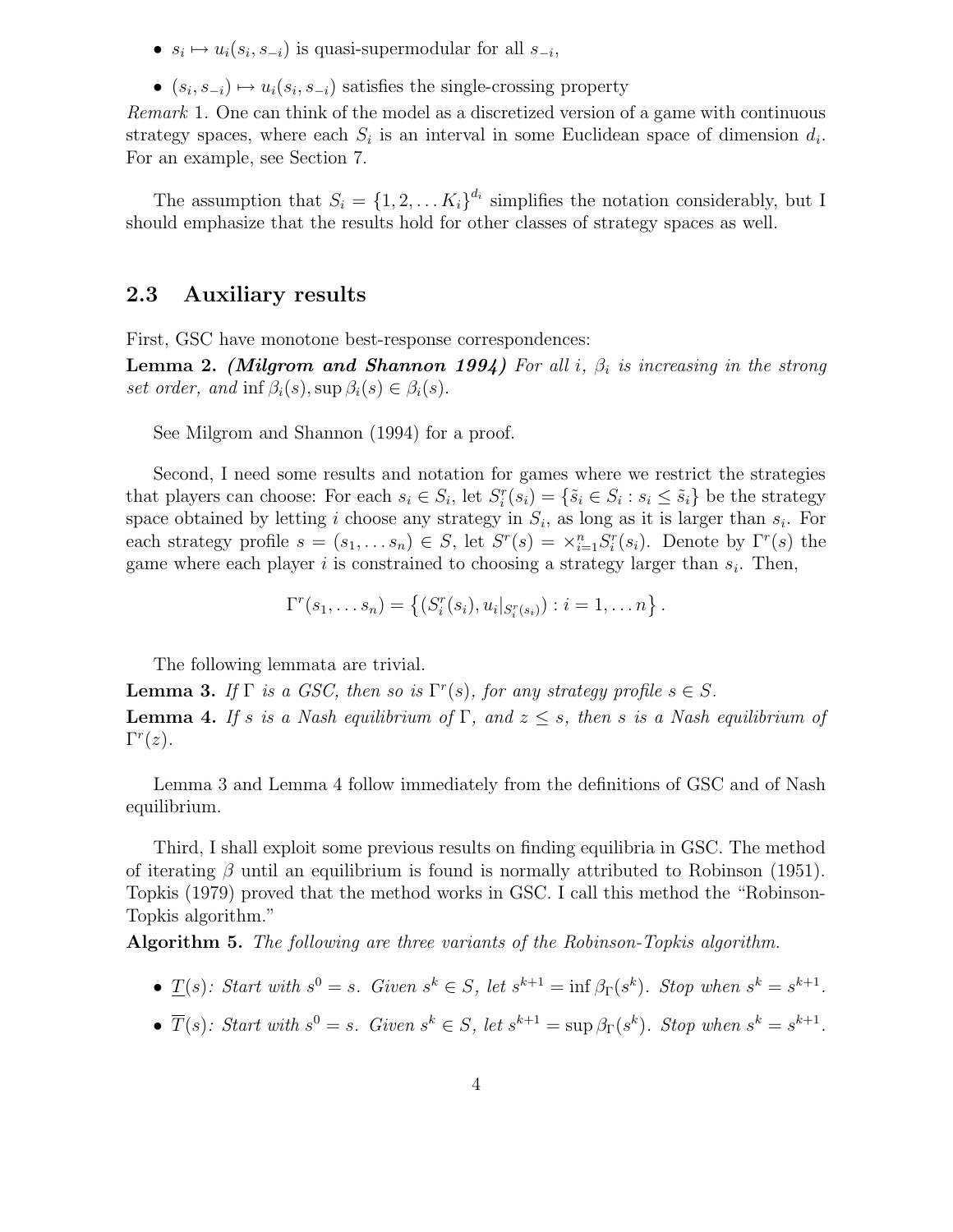•  $T^r(s)$ : Do algorithm  $\underline{T}(s)$  in  $\Gamma^r(s)$ .

**Lemma 6.** (Topkis 1979)  $T(\inf S)$  stops at the smallest Nash equilibrium of  $\Gamma$ , and  $T(\sup S)$  stops at the largest Nash equilibrium of  $\Gamma$ .

See Topkis (1979) (or Topkis (1998)) for a proof of Lemma 6.

*Remark* 7. Note that  $\underline{T}(\inf S)$  is faster than "iterating inf  $\beta_{\Gamma}(s^k)$ " suggests. When the algorithm has to find  $\inf \beta_{\Gamma}(s^k)$ , it knows that searching in the interval  $[s_k, \sup S]$  is enough. The sequence  $\{s_k\}$  is monotone increasing, so each iteration of  $\underline{T}(\inf S)$  is faster the previous iteration. A similar thing happens to  $\overline{T}(s)$  and  $T^r(s)$ .

### 3 How it works

"In the authors' experience, an important idea in organizing the analysis of a game by hand is to find one equilibrium, then ask how other equilibria might differ from this one; there is currently no substantiation of this wisdom in theory or computational experience." (McKelvey and McLennan 1996, p. 28)

I shall use an example to explain how the algorithm works. The explanation shows that the algorithm is a—rudimentary—substantiation of McKelvey and McLennan's wisdom.

Consider a two-player GSC, Γ. Suppose that player 1 has strategy set  $S_1 = \{1, 2, \ldots 15\}$ , and player 2 has  $S_2 = \{1, 2, \ldots 11\}$  (the numbers do not matter, they just happen to give a nice picture in Figure 1). The players' joint strategy space,  $S_1 \times S_2$ , is in Figure 1. I do not specify the players' payoffs because it is not necessary to understand how the algorithm works, but suppose that we have calculated the players' best-response functions (to makes things simple, assume best-responses are everywhere unique),  $\beta_1$  and  $\beta_2$ . The game's best-response function is  $\beta$ , where  $\beta(s_1, s_2) = (\beta_1(s_2), \beta_2(s_1))$ . Because  $\Gamma$  is a GSC,  $\beta_1, \beta_2$  and  $\beta$  are monotone increasing functions (Lemma 2).

First, it is necessary to understand how the Robinson-Topkis (RT from now on) algorithm works. RT starts at the smallest strategy profile,  $(1, 1)$ , and iterates the game's best-response function until two iterations are the same. Since  $(1, 1)$  is smaller than  $\beta(1,1)$ , and  $\beta$  is monotone, we have that  $\beta(1,1)$  is smaller than  $\beta(\beta(1,1)) = \beta^2(1,1)$ . Similarly,  $\beta^2(1,1)$  is smaller than  $\beta^3(1,1)$ , and so on: iterating  $\beta$  we get a monotone increasing sequence in  $S$ . Now,  $S$  is finite, so there must be an iteration  $k$  such that  $\beta^{k}(1,1) = \beta^{k-1}(1,1)$ . But then of course  $\beta^{k}(1,1) = \beta(\beta^{k-1}(1,1))$ , so  $s = \beta^{k-1}(1,1)$  is a Nash equilibrium.

It turns out that <u>s</u> is the *smallest* Nash equilibrium in Γ. Let  $s^*$  be any other equilibrium, and note that  $(1,1) \leq s^*$ . Monotonicity of  $\beta$  implies that  $\beta(1,1) \leq \beta(s^*)$ s<sup>\*</sup>. Then, iterating  $\beta$  we get

$$
\underline{s} = \beta^{k-1}(1,1) \le \beta^{k-1}(s^*) = s^*.
$$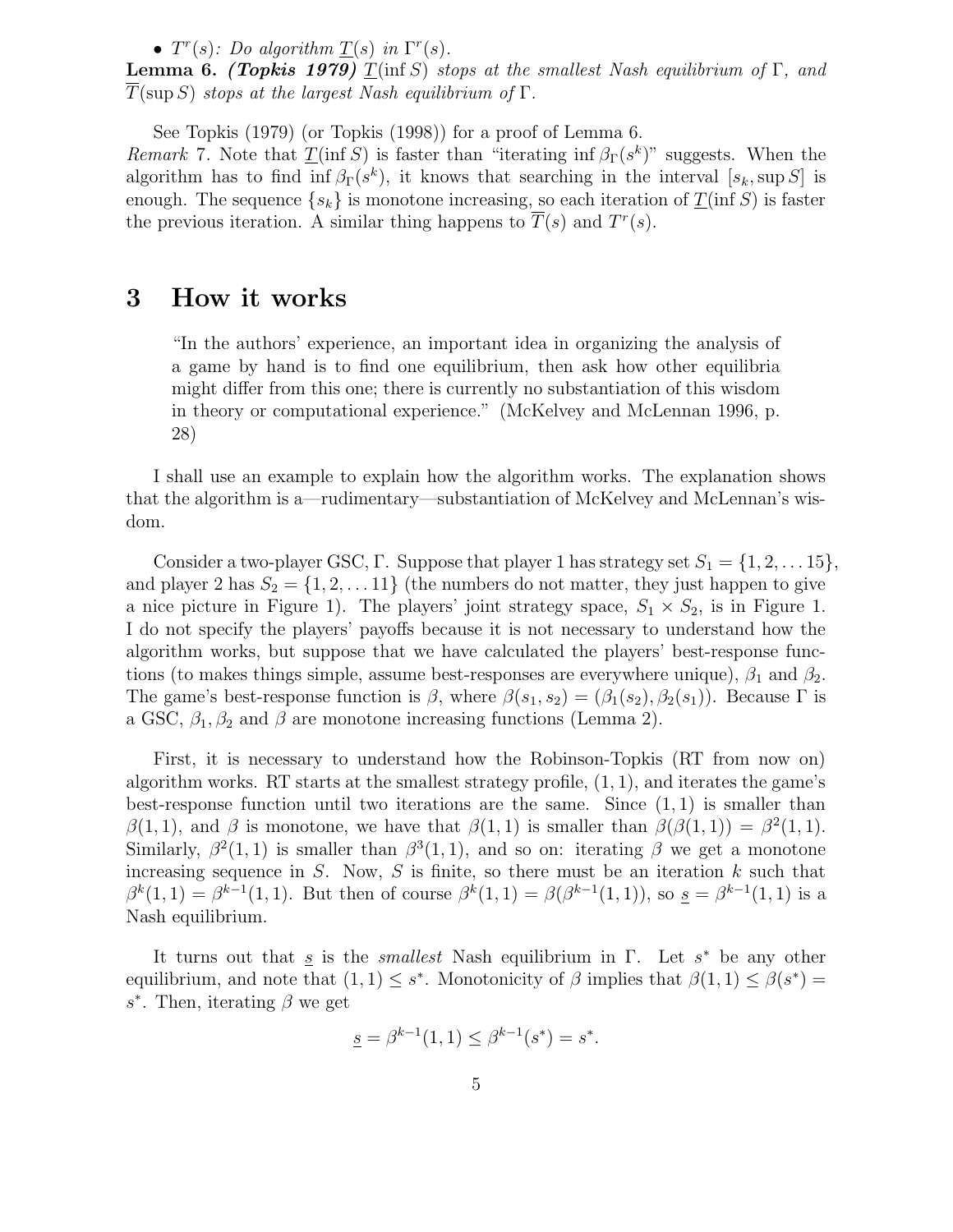

Figure 1: The algorithm in a two-player game.

In a similar way, RT finds the game's largest Nash equilibrium  $\bar{s}$  by iterating the game's best-response function starting from the largest strategy profile, (15, 11).

I now describe informally the algorithm that I propose. Then I explain heuristically why it works. Full details are in Section 4.

The algorithm consists of the following steps:

- 1. Find the smallest ( $\underline{s}$ ) and largest ( $\overline{s}$ ) Nash equilibrium using RT—note <u>s</u> and  $\overline{s}$  in Figure 1.
- 2. Consider  $\Gamma^r(\underline{s}_1, \underline{s}_2 + 1)$ , the game where player 1 is restricted to choosing a strategy larger than  $s_1$ , and player 2 is restricted to choosing a strategy larger than  $s_2 + 1$ . The strategy profile  $(s_1, s_2 + 1)$  is indicated in the figure with a circle  $\bigcirc$  to the right of  $(\underline{s}_1, \underline{s}_2)$ , and the strategy space in  $\Gamma^r(\underline{s}_1, \underline{s}_2 + 1)$  is the interval  $[(\underline{s}_1, \underline{s}_2 + 1), \overline{s}]$ shown with non-dotted lines in the figure. Now use RT to find the smallest Nash equilibrium in  $\Gamma^r(\underline{s}_1, \underline{s}_2 + 1)$ , and let  $s^1$  be this equilibrium. Each iteration of  $\beta$  is shown with an arrow in the figure, and  $s<sup>1</sup>$  is the black circle reached after three iterations.

Similarly, consider  $\Gamma^r(\underline{s}_1 + 1, \underline{s}_2)$ , the game where player 1 is restricted to choosing a strategy larger than  $s_1 + 1$ , and player 2 is restricted to choosing a strategy larger than  $s_2$ . The strategy profile  $(s_1 + 1, s_2)$  is indicated in the figure with a circle  $\bigcirc$ above  $(\underline{s}_1, \underline{s}_2)$ , and the strategy space in  $\Gamma^r(\underline{s}_1 + 1, \underline{s}_2)$  is the interval  $[(\underline{s}_1 + 1, \underline{s}_2), \overline{s}]$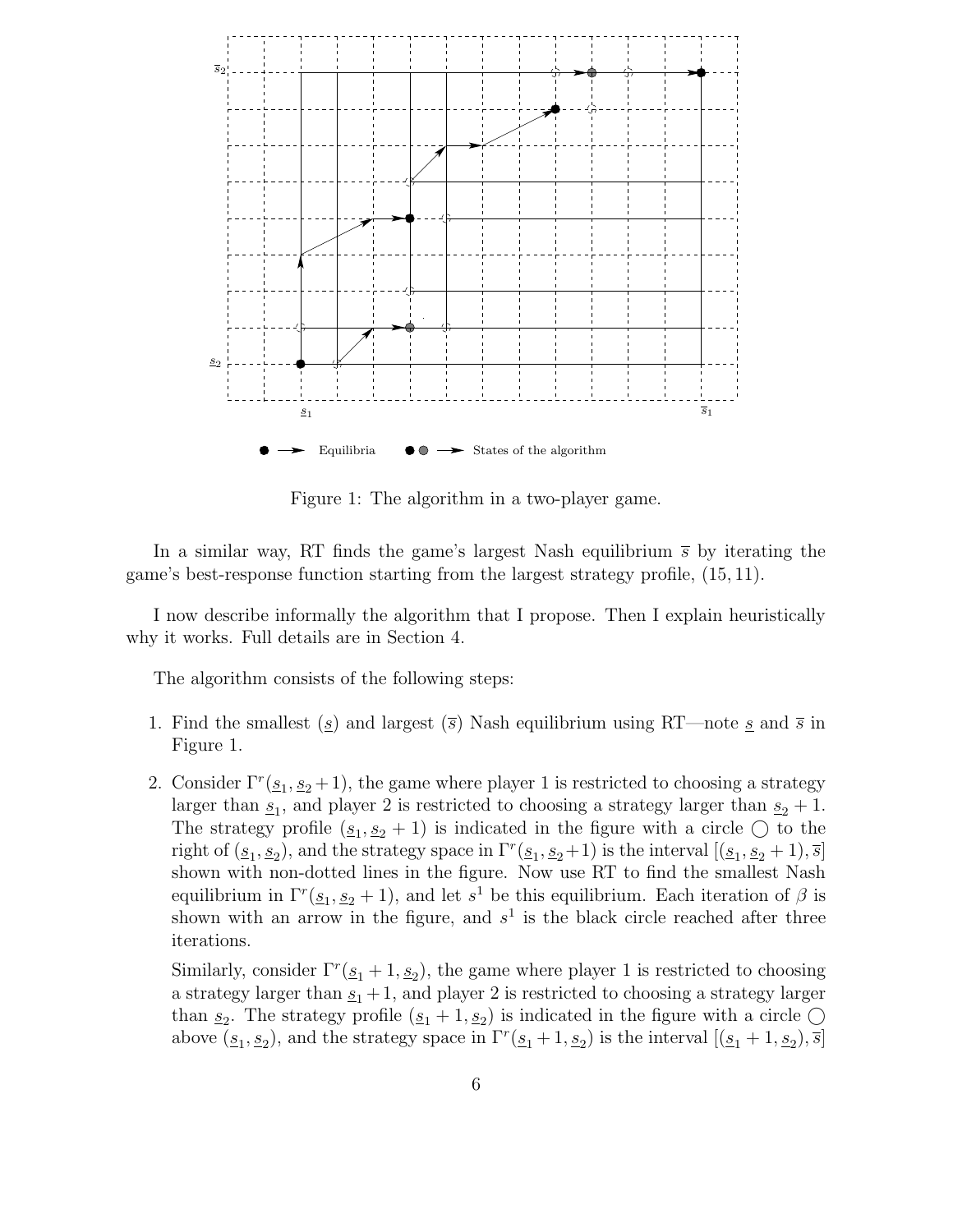shown with non-dotted lines in the figure. Use RT to find the smallest Nash equilibrium in  $\Gamma^r(\underline{s}_1 + 1, \underline{s}_2)$ , and let  $s^2$  be this equilibrium.

- 3. Check if  $s^1$  and  $s^2$  are Nash equilibria of  $\Gamma$ . First consider  $s^1$ . Because  $s^1$  is an equilibrium of  $\Gamma^r(\underline{s}_1, \underline{s}_2 + 1)$ , and  $\beta$  is monotone increasing, we only need to check that  $s_2$  is not a profitable deviation for player 2. Similarly, to check if  $s^2$  is an equilibrium we only need to check that  $\underline{s}_1$  is not a profitable deviation for player 1. Let us assume that  $s^1$  passes the check while  $s^2$  fails, this is indicated in the figure by drawing  $s^2$  as a gray circle.
- 4. Do steps 2 and 3 for  $\Gamma^r(s_1^1, s_2^1 + 1)$ ,  $\Gamma^r(s_1^1 + 1, s_2^1)$ ,  $\Gamma^r(s_1^2, s_2^2 + 1)$ , and  $\Gamma^r(s_1^2 + 1, s_2^2)$ .
- 5. Continue repeating steps 2 and 3 for each Nash equilibrium  $s^k$  found, unless  $s^k$  is equal to  $\bar{s}$ . The picture shows what the algorithm does for a selection of  $s^k s$ ; note that the algorithm starts at larger and larger  $\bigcirc$ -circles, and that it approaches  $\overline{s}$ .

I should emphasize that I phrased item 3—the "check"-phase—in terms of the first iteration of the algorithm. In general, let  $s^k$  be a candidate equilibrium obtained as the smallest equilibrium in some  $\Gamma^r(\hat{s})$ . To check if  $s^k$  is an equilibrium I need to take a confirmed (in  $\Gamma$ ) equilibrium  $s^*$  with  $s^* \leq \hat{s}$  and check that player i does not want to deviate to some strategy in the interval  $[s_i^*]$  $\hat{i}$ ,  $\hat{s}_i$ .

Why is this check sufficient? First,  $s_{-i}^* \leq s_{-i}^k$ , and  $\beta$  is monotone increasing, so  $s_i^* = \beta_i(s_{-i}^*) \leq \beta_i(s_{-i}^k)$  and hence the best possible deviation— $\beta_i(s_{-i}^k)$ —is larger than  $s_i^*$  $\frac{*}{i}$ . Second,  $s^k$  is an equilibrium in  $\Gamma^r(\hat{s})$ , so no deviations larger than  $\hat{s}_i$  are profitable. Thus we only need to check for deviations in the interval  $[s_i^*]$  $\hat{i}$ ,  $\hat{s}_i$ .

I now explain why the algorithm finds all the Nash equilibria of Γ. Suppose that s is an equilibrium, so  $s \leq s \leq \overline{s}$ . If  $s = s$  or  $s = \overline{s}$ , then the algorithm finds s in step 1. Suppose that  $s \leq s \leq \overline{s}$ , then either  $(s_1, s_2 + 1) \leq s$  or  $(s_1 + 1, s_2) \leq s$  (or both). Suppose that  $(s_1, s_2 + 1) \leq s$ , so s is a strategy in  $\Gamma^r(s_1, s_2 + 1)$ . Note that s is also an equilibrium of  $\Gamma^r(\underline{s}_1, \underline{s}_2 + 1)$ : if a player *i* does not want to deviate from *s* when allowed to choose any strategy in  $S_i$ , she will not want to deviate when only allowed to choose the subset of strategies in  $\Gamma^r(\underline{s}_1, \underline{s}_2 + 1)$ . But  $s^1$  is the smallest equilibrium in  $\Gamma^r(\underline{s}_1, \underline{s}_2 + 1)$ , so  $s^1 \leq s$ . If  $s^1 = s$  the algorithm has found s. If  $s^1 < s$  then either  $(s_1^1, s_2^1 + 1) \leq s$  or  $(s_1^1 + 1, s_2^1) \leq s$  (or both). Suppose that  $(s_1^1, s_2^1 + 1) \leq s$ , then repeating the steps above we will arrive at a new  $s^k \leq s$ . The sequence of strictly increasing  $s^k$ s only stops when  $s^k$  reaches  $\overline{s}$ , so  $s < \overline{s}$  implies that there must be a  $s^k = s$ . Since s is an equilibrium,  $s^k = s$  passes the test in item 3; hence the algorithm finds s.

### 4 The Algorithm

I need a notational convention:  $e_l^{d_i}$  $l_l^{d_i}$  is the *l*-th unit vector in  $\mathbf{R}^{d_i}$ , i.e.  $e_l^{d_i} = (0, \ldots 1, 0 \ldots 0) \in$  $\mathbf{R}^{d_i}$ , where the 1 is in the *l*-th position.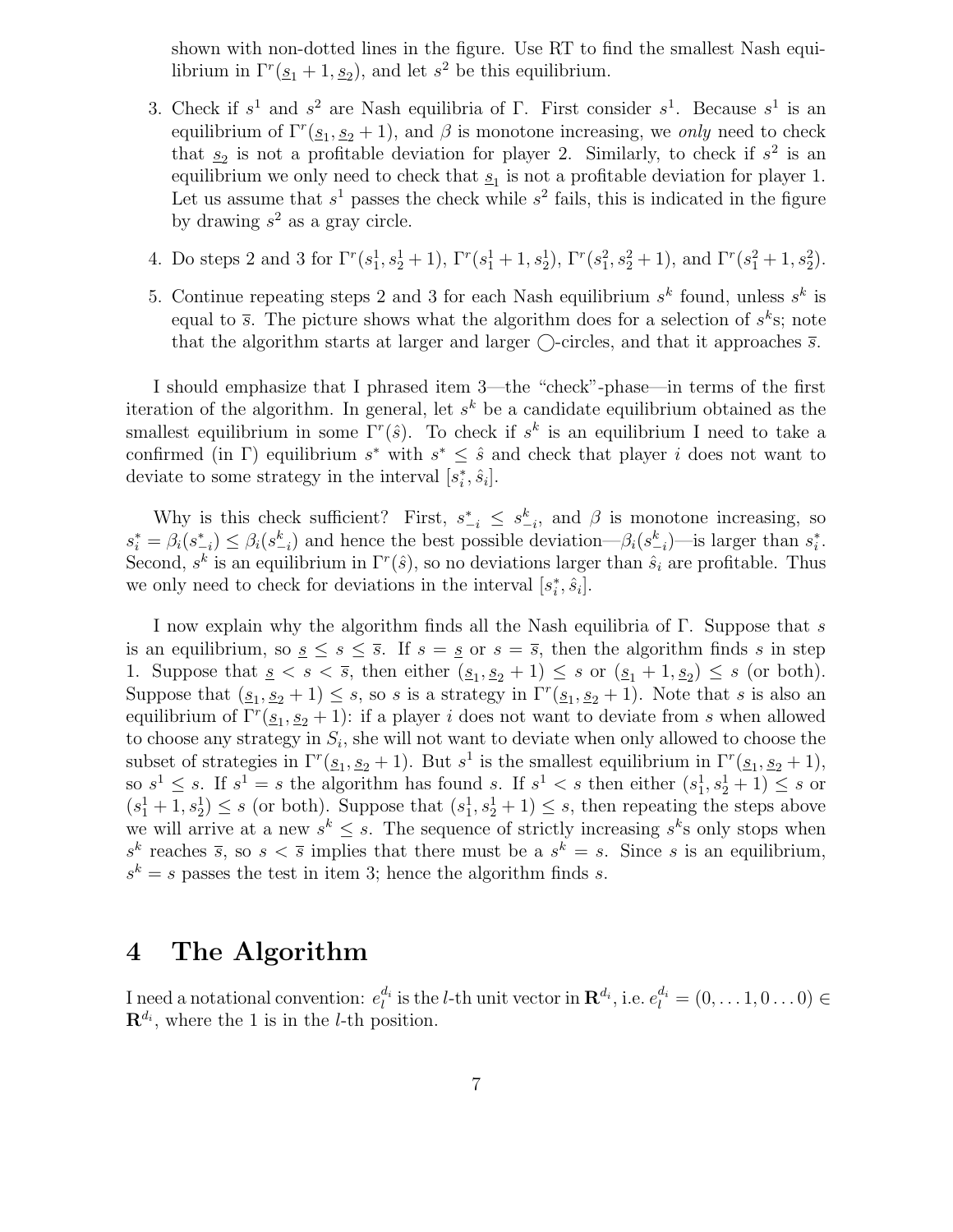Algorithm 8. Find  $\underline{s} = \inf \mathcal{E}$  using  $\underline{T}(\inf S)$ , and  $\overline{s} = \sup \mathcal{E}$  using  $\overline{T}(\sup S)$ . Let  $\hat{\mathcal{E}} =$  $\{\underline{s}, \overline{s}\}.$  The set of possible states of the algorithm is the power set  $2^S$ , the algorithm starts at state  $\{s\}.$ 

Let the state of the algorithm be  $\mathcal{M} \in 2^S$ . While  $\mathcal{M} \neq {\overline{s}}$ , repeat the following  $sub-routine to obtain a new state M'.$ 

SUBROUTINE Let  $\mathcal{M}' = \emptyset$ . For each  $s \in \mathcal{M}, i \in \{1, ..., n\}$  and l with  $1 \leq l \leq d_i$ , if  $(s_i + e_l^{d_i})$  $\binom{a_i}{l}, s_{-i} \leq \overline{s}$ , then do steps 1-4:

1. Let  $s^*$  be a maximal element in

$$
\left\{\tilde{s}\in\hat{\mathcal{E}}:\tilde{s}\leq (s_i+e_l^{d_i},s_{-i})\right\}.
$$

- 2. Run  $T^r(s_i + e_i^{d_i})$  $\binom{a_i}{l}, s_{-i}$ ); let  $\hat{s}$  be the strategy profile at which it stops.
- 3. Check that no player j wants do deviate from  $\hat{s}_j$  to a strategy in the set

$$
\left\{z \in S_j : s_j^* \le z \text{ and } (s_i + e_l^{d_i}, s_{-i})_j \nleq z\right\}.
$$

If no player wants to deviate, add  $\hat{s}$  to  $\hat{\mathcal{E}}$ .

4. Add  $\hat{s}$  to M' (Let  $\mathcal{M}' = \mathcal{M}' \cup \{\hat{s}\}\$ ).

**Theorem 9.** The set  $\hat{\mathcal{E}}$  produced by Algorithm 8 coincides with the set  $\mathcal{E}$  of Nash equilibria of Γ.

Proof. First I shall prove that the algorithm stops after a finite number of iterations, and that it stops when  $\mathcal{M} = {\overline{s}}$ , not before (step "well-behaved"). Then I shall prove that  $\mathcal{E} \subset \mathcal{E}$ , and then that  $\mathcal{E} \subset \mathcal{E}$ .

STEP "WELL-BEHAVED." Let  $M \subseteq 2^S$  be the collection of states visited by Algorithm 8. Let C be the set of maps  $z : M \to S$  such that

- 1. For all  $\mathcal{M} \in M$ ,  $z(\mathcal{M}) \in \mathcal{M}$ ;
- 2. If the algorithm transits from  $M$  to  $M'$ , and there is at least one player i and dimension l such that  $(z(\mathcal{M})_i + e_i^{d_i})$  $\ell_i^{d_i}, z(\mathcal{M})_{-i}) \leq \overline{s}$ , then  $z(\mathcal{M}')$  is obtained from  $T^r(z({\cal M})_i+e^{d_i}_l$  $\mathcal{U}^{a_i}$ ,  $z(\mathcal{M})_{-i}$ ) from one such player and dimension in step 2 of Algorithm 8.

Note that, for all  $M, M = \{z(M) : z \in C\}.$ 

First I shall prove that the algorithm stops when it reaches state  $\{\overline{s}\}\$ , and not before. I need to prove that  $s \leq \overline{s}$  for all  $s \in \bigcup \{M : M \in M\}$ ; which implies that  $z(M) \leq \overline{s}$  for all  $z \in C$ . Let the state M transit to state M'. Let  $s' \in \mathcal{M}'$ , then s' must have been obtained from some  $s \in \mathcal{M}$ , and some i and l with  $(s_i + e_i^{d_i})$  $\binom{d_i}{l}, s_{-i} \leq \overline{s}$ , by  $T^r(s_i + e_i^{d_i})$  $\binom{a_i}{l}, s_{-i}$  in step 2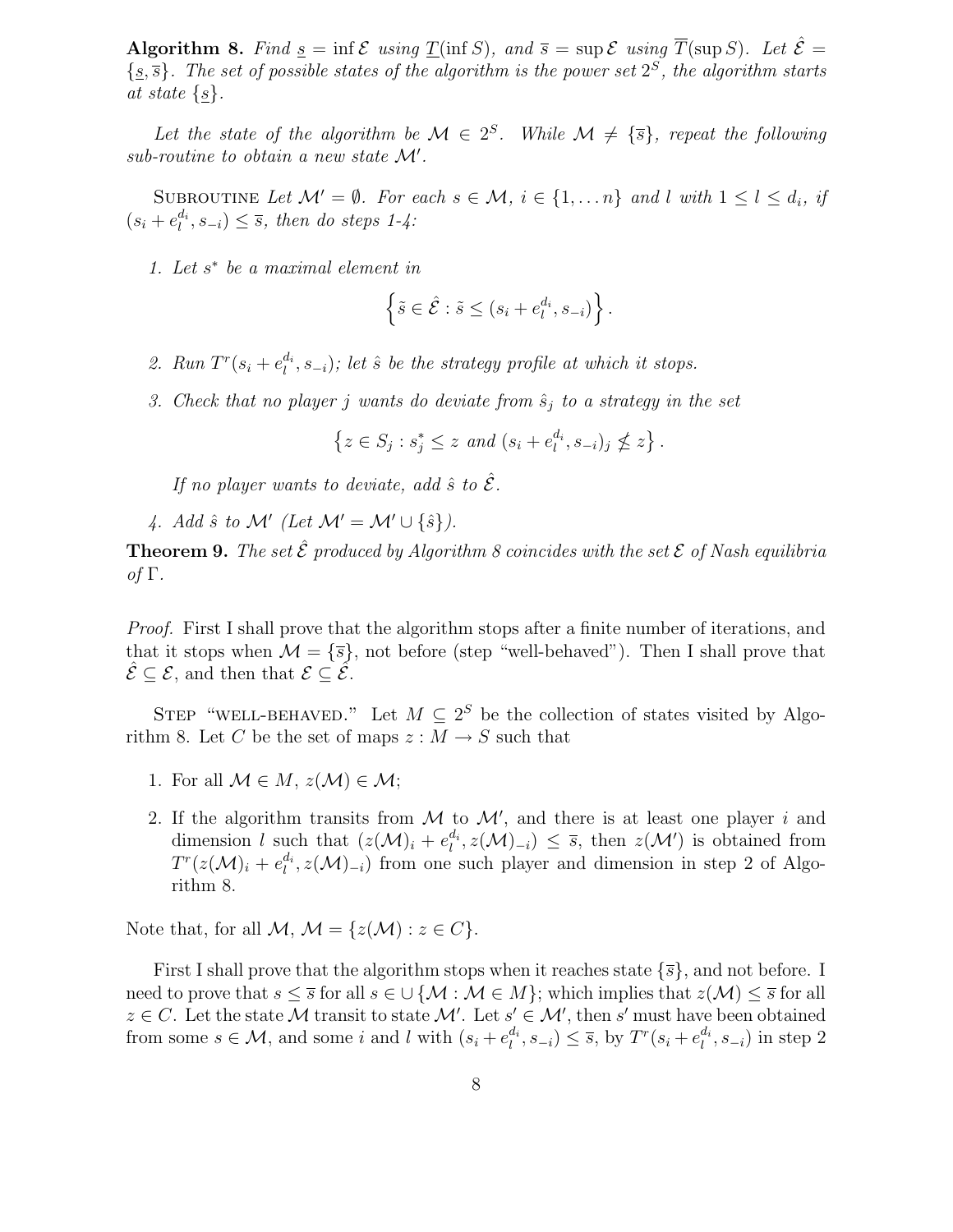of the subroutine. By Lemma 6, s' is the smallest Nash equilibrium in  $\Gamma^r(s_i + e_i^{d_i})$  $\binom{a_i}{l}, S_{-i}$ . By Lemma 4,  $\bar{s}$  is a Nash equilibrium of  $\Gamma^{r}(s_i + e_i^{d_i})$  $l^{a_i}, s_{-i}$ ), so

$$
s \le (s_i + e_l^{d_i}, s_{-i}) \le s' \le \overline{s}.
$$

This proves that  $s \leq \overline{s}$  for all  $s \in M$ , for all M that transit to some state, and that  $s' \leq \overline{s}$  for all  $s' \in \mathcal{M}'$  for all states  $\mathcal{M}'$  that are obtained by transit from some other state. Unless  $s = \overline{s}$ , these two possibilities cover all states in M, and if  $s = \overline{s}$  there is nothing to prove.

Now fix a state M. For all  $s \in M$ ,  $s \leq \overline{s}$ , so if  $M \neq {\overline{s}}$  then there is  $s \in M$  such that  $s < \overline{s}$ . So there are i and l such that  $(s_i + e_i^{d_i})$  $\ell_i^{a_i}, s_{-i} \leq \overline{s}$ . Thus the algorithm must transit from M to a new state while  $\mathcal{M} \neq {\overline{s}}$ .

Second, let  $z \in C$ . Let M be any state in M, and be M' be the state that it transits to. I shall prove that, if  $z(\mathcal{M}') \neq \overline{s}$ , then  $z(\mathcal{M}) < z(\mathcal{M}')$ . If  $z(\mathcal{M}') \neq \overline{s}$  then, by item 2 of the definition of C, there is some i and l such that  $z(\mathcal{M}')$  is obtained by  $T^r(z(\mathcal{M})_i+e_l^{d_i}$  $\ell_i^{d_i}$ ,  $z(\mathcal{M})_{-i}$ ) in Step 2 of the subroutine. So,

$$
z(\mathcal{M}) < (z(\mathcal{M})_i + e_l^{d_i}, z(\mathcal{M})_{-i}) \leq z(\mathcal{M}').
$$

Hence  $z(\mathcal{M}) < z(\mathcal{M}')$ .

Now,  $M \subseteq 2^S$ , and S is finite, so M and therefore C are finite sets. Each  $z \in C$  is strictly increasing until  $z(\mathcal{M}) = \overline{s}$ , so the binary relation "M transits to  $\mathcal{M}$ " on M is transitive. Thus, eventually  $z(\mathcal{M}) = \overline{s}$  for every  $z \in C$ . But then there is an  $\overline{\mathcal{M}} \in M$ such that  $z(\mathcal{M}) = \overline{s}$  for all  $z \in C$ , as C is finite. Hence

$$
\overline{\mathcal{M}} = \cup \{ z(\overline{\mathcal{M}}) : z \in C \} = \{ \overline{s} \},
$$

and Algorithm 1 stops at state  $\overline{\mathcal{M}}$ , after a finite number of steps.

STEP  $\hat{\mathcal{E}} \subseteq \mathcal{E}$ . I shall prove that  $\hat{\mathcal{E}} \subseteq \mathcal{E}$  by induction. First, in the initial state,  $\{s\}$ ,  $\hat{\mathcal{E}} \subseteq \mathcal{E}$  by definition of  $\hat{\mathcal{E}}$ . Second, suppose that, when the algorithm is in state  $\mathcal{M}, \hat{\mathcal{E}} \subseteq \mathcal{E}$ , and that when the algorithm transits from state  $\mathcal M$  to  $\mathcal M'$   $\hat s$  is added to  $\hat{\mathcal E}$ . I shall prove that  $\hat{s} \in \mathcal{E}$ . By induction, this implies that  $\hat{\mathcal{E}} \subseteq \mathcal{E}$ .

Suppose we obtained  $\hat{s}$  by running  $T^r(s_i + e_i^{d_i})$  $\mathbf{I}_{l}^{d_i}, s_{-i}$ , for some  $s \in \mathcal{M}$ , and some player i and dimension l. Fix a player j. I shall prove that  $\hat{s}_j \in \beta_{j,\Gamma}(\hat{s}_{-j})$  by first finding a strategy  $z_j \in \beta_{j,\Gamma}(\hat{s}_{-j}),$  and then showing that  $u_j(z_j, \hat{s}_{-j}) \leq u_j(\hat{s}_j, \hat{s}_{-j}).$ 

Let  $s^*$  be the maximal element in

$$
\left\{ \tilde{s} \in \hat{\mathcal{E}} : \tilde{s} \le (s_i + e_l^{d_i}, s_{-i}) \right\}
$$

found in step 2 of the algorithm. Note that  $s \leq (s_i + e_i^{d_i})$  $\ell_i^{d_i}, s_{-i}$ ), so the set of  $\tilde{s} \in \hat{\mathcal{E}}$  such that  $\tilde{s} \leq (s_i + e_i^{d_i})$  $l_i^{d_i}, s_{-i}$ ) is non-empty; thus s<sup>\*</sup> is well-defined. We have  $s_j^* \in \beta_{j,\Gamma}(s_{-j}^*),$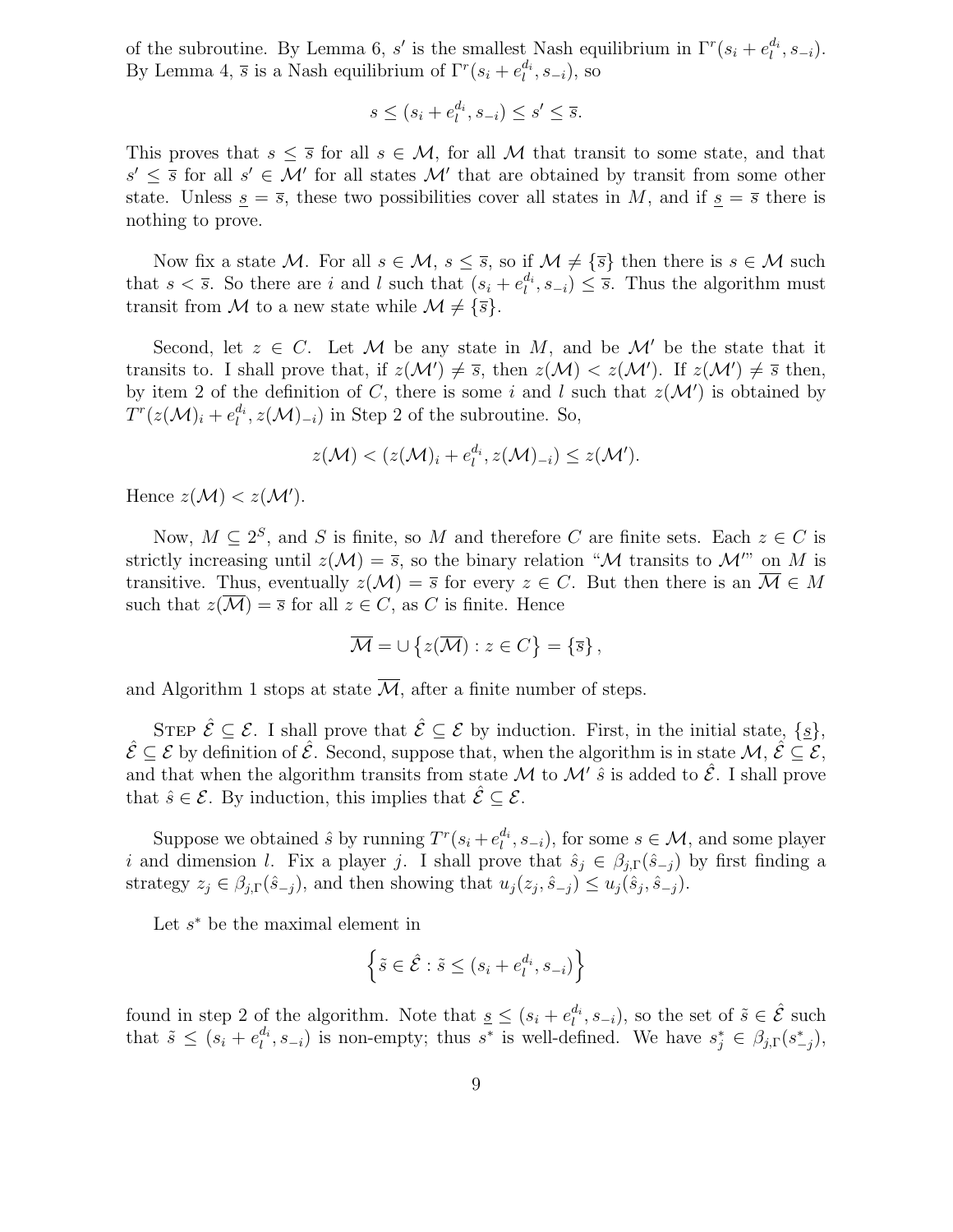as  $s^*$  is a Nash equilibrium. Let  $\tilde{s}_j \in \beta_{j,\Gamma}(\hat{s}_{-j})$ . Note that  $s^*_{-j} \leq \hat{s}_{-j}$ , so Milgrom and Shannon's (1994) Theorem 4 implies that  $z_j = \tilde{s}_j \vee s_j^* \in \beta_{j,\Gamma}(\tilde{s}_{-j}).$ 

By definition of  $z_j$ ,  $s_j^* \leq z_j$ . First, if  $(s_i + e_i^{d_i})$  $\left\{ \begin{aligned}^{a_i}_{l}, s_{-i} \end{aligned} \right\} \leq z_j$ , then  $u_j(z_j, \hat{s}_{-j}) \leq u_j(\hat{s}_j, \hat{s}_{-j}),$ as  $\hat{s}_j \in \beta_{j,\Gamma^r(s_i+e_i^{d_i}, s_{-i})}(\hat{s}_{-j})$  because  $\hat{s}$  is a Nash equilibrium of  $\Gamma^r(s_i+e_i^{d_i})$  $l_i^{d_i}, s_{-i}$ ). Second, if  $(s_i + e_l^{d_i})$  $\{u_i^a, s_{-i}\}_j \nleq z_j$  then  $u_j(z_j, \hat{s}_{-j}) \leq u_j(\hat{s}_j, \hat{s}_{-j})$  by step 4 of the subroutine. Hence  $u_j(z_j, \hat{s}_{-j}) \leq u_j(\hat{s}_j, \hat{s}_{-j}),$  so  $z_j \in \beta_{j,\Gamma}(\hat{s}_{-j})$  implies that  $\hat{s}_j \in \beta_{j,\Gamma}(\hat{s}_{-j}).$  Player j was arbitrary, so  $\hat{s} \in \beta_{\Gamma}(\hat{s})$  and  $\hat{s} \in \mathcal{E}$ .

STEP  $\mathcal{E} \subseteq \hat{\mathcal{E}}$ . Let  $s \in \mathcal{E}$ . Suppose, by way of contradiction, that  $s \notin \hat{\mathcal{E}}$ .

CLAIM: Let Algorithm 8 transit from state M to state  $\mathcal{M}'$ . If there is  $z \in \mathcal{M}$  with  $z < s$  then there is  $z' \in \mathcal{M}'$  with  $z' < s$ .

PROOF OF THE CLAIM: Since  $z < s$ , there is i and l such that  $z_{il} < s_{il}$ . Then s is a strategy profile in  $\Gamma^r(z_i + e_i^{d_i})$  $\mathcal{L}_l^{d_i}, z_{-i}$ ). If  $\hat{s}$  is the strategy profile found by  $T_i^r(z_i + e_l^{d_i})$  $l^{d_i}, z_{-i}),$ then Lemma 6 implies that  $\hat{s} \leq s$ , as s is a Nash equilibrium of  $\Gamma^r(z_i + e_i^{d_i})$  $l_i^{a_i}, z_{-i}$ ). If  $\hat{s} = s$ then s would pass the test of step 4 and be added to  $\mathcal{E}$ , but we assumed  $s \notin \mathcal{E}$  so it must be that  $\hat{s} < s$ . Set  $z' = \hat{s}$ , then  $z' \in \mathcal{M}'$  by step 5, and the proof of the claim is complete.

Now,  $s \notin \hat{\mathcal{E}}$  implies that  $s \neq \underline{s}$ . Initially  $\mathcal{M} = \{\underline{s}\}\$ iso there is  $z(=\underline{s})$  in  $\mathcal{M}$  with  $z < s$ . Using the Claim above inductively, it must be that all stages of Algorithm 8 contain a z with  $z < s$ . But the final state of the algorithm is  $\mathcal{M} = \{\overline{s}\};$  a contradiction, since  $s \leq \overline{s}$ .  $\Box$ 

Remark 10. A modification of Algorithm 8 will make it run faster: Only do step 3 of the subroutine if there is no  $s' \in \hat{\mathcal{E}}$  such that  $\hat{s} \leq s'$ , and  $\hat{s} \in S(s_i + e_i^{d_i})$  $\binom{a_i}{l}, s_{-i}$ , for the s, i and l at which s' was found. For, if there is such an s', then we know that  $\hat{s} \notin \mathcal{E}$ , as  $\hat{s} \in \mathcal{E}$ would imply that  $\hat{s}$  is an equilibrium of  $\Gamma^r(s_i + e_i^{d_i})$  $\binom{d_i}{l}, s_{-i}$ , which contradicts that s' is the smallest equilibrium of  $\Gamma^{r}(s_i + e_i^{d_i})$  $\binom{a_i}{l}, S_{-i}$ .

Theorem 9 says that Algorithm 8 works. In the rest of the paper I show that it is efficient.

### 5 Examples

I present two examples. The examples serve two purposes: First, they show how the algorithm works. Second, they show why it is likely to be fast. In fact, the second example suggests what features of a game would make the algorithm be inefficient, which motivates the sufficient conditions for the algorithm to be efficient in Section 6 and the simulations in Section 7.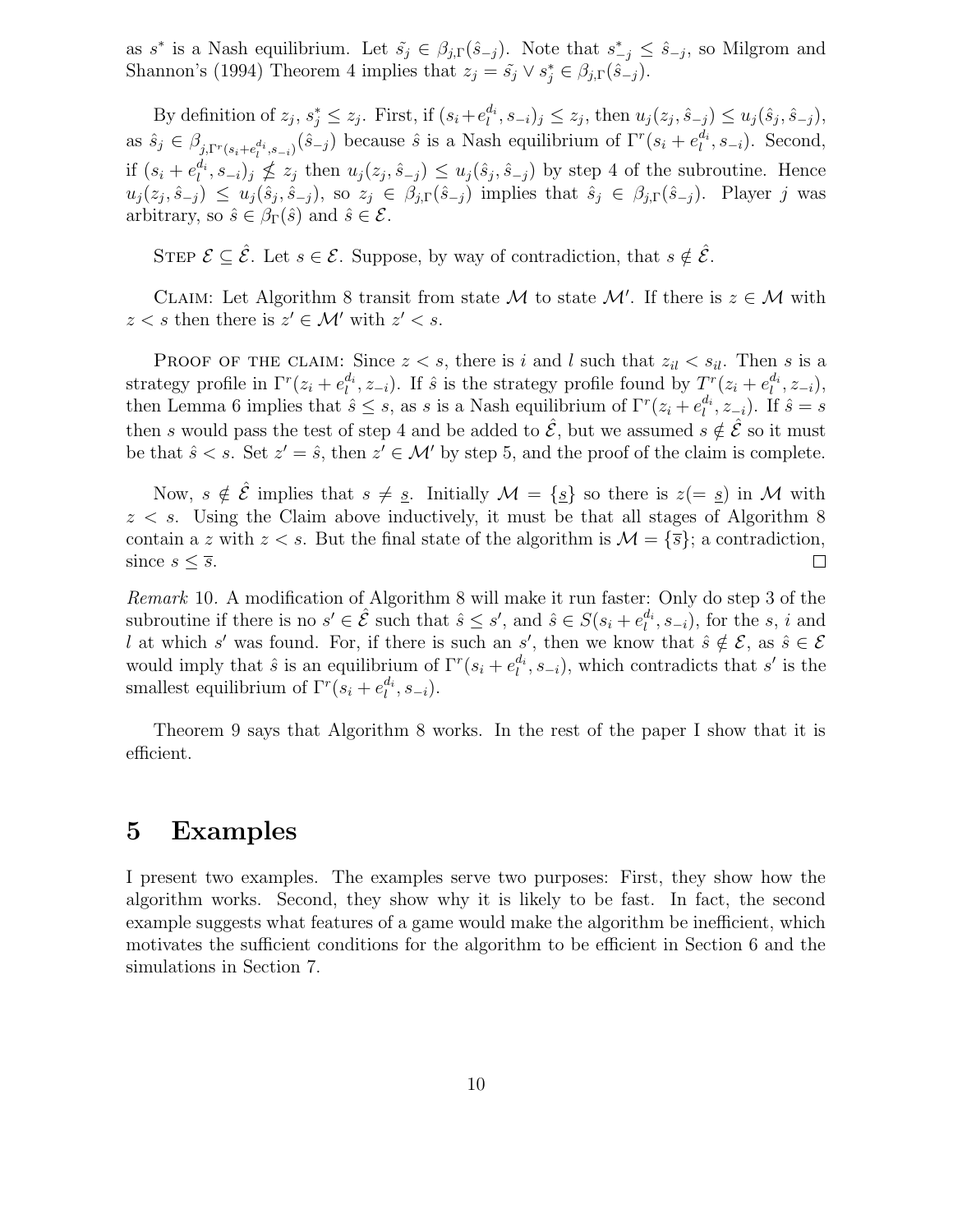#### 5.1 Example 1

Consider the two-player game on the left in Figure 2. Both players have identical strategy sets,  $\{1, 2, 3, 4\}$ . The strategies are ordered in the natural way: a strategy  $s_i$  is larger than strategy  $s_i'$  $i<sub>i</sub>$  if it is a larger number, so 2 is larger than 1, 4 is larger than 2, and so on. With this order it is straightforward—if tedious—to check that Example 1 is a game with strategic complementarities.

| $\overline{4}$ | റ<br>◡    | ച<br>◡               | 4<br>◡           | G<br>G | 4         |               |                |   |  |
|----------------|-----------|----------------------|------------------|--------|-----------|---------------|----------------|---|--|
| 3              | റ<br>◡    | റ<br>◡<br>IJ         | $\mathbf +$<br>◡ |        | 3         | ว<br>◡        | $\Omega$       |   |  |
| 2              | റ<br>◡    | റ<br>IJ              | 4                |        | 2         | ິ<br>ಲ        | 61<br>↩        | ↩ |  |
|                |           | $\ddot{\phantom{1}}$ |                  | U      |           | Q<br>$\Omega$ | $\Omega$<br>J. | ◡ |  |
|                | Example 1 |                      |                  |        | Example 2 |               |                |   |  |

Figure 2: Two examples.

Algorithm 8 starts by finding  $\underline{s} = \inf \mathcal{E}$  and  $\overline{s} = \sup \mathcal{E}$  by RT: let us first iterate the game's best response function starting at the smallest point in the strategy space, (1, 1). Now,  $\beta(1,1) = (1,1)$  so  $(1,1) = \inf \beta(1,1)$ , and the RT algorithm returns  $s = (1,1)$  as the game's smallest equilibrium. Similarly, it returns  $\bar{s} = (4, 4)$  as the game's largest equilibrium. Then, the initial state of the algorithm is  $\mathcal{M} = \{(1, 1)\}\text{, and the initial list}$ of equilibria is  $\mathcal{E} = \{(1,1), (4,4)\}\.$  See Table 1.

|                | $\mathcal M$        |                            |
|----------------|---------------------|----------------------------|
| $\mathbf{1}$   | $\{(1,1)\}\$        | $\{(1,1),(4,4)\}\$         |
| $\overline{2}$ | $\{(2,3)\}\$        | $\{(1,1), (2,3), (4,4)\}\$ |
| 3              | $\{(3,3), (4,4)\}\$ | $\{(1,1), (2,3), (4,4)\}\$ |
| $\overline{4}$ | $\{(4,4)\}\$        | $\{(1,1),(2,3),(4,4)\}\$   |

Table 1: Iterations in Example 1

The initial state is  $\mathcal{M} = \{(1, 1)\}\.$  First,  $(1, 1) + (1, 0) = (2, 1) \leq \overline{s}$ , so we do steps 1-4 in the subroutine starting at  $(2, 1)$ . inf  $\beta_{\Gamma^{r}(2,1)}(2, 1) = (2, 3)$ , and inf  $\beta_{\Gamma^{r}(2,1)}(2, 3) = (2, 3)$ , so RT in game  $\Gamma^r(2,1)$  returns  $(2,3)$  as the smallest equilibrium in  $\Gamma^r(2,1)$ . In step 3 we need to check that player 1 does not want to deviate to play strategy 1, but playing strategy 1 would yield her a payoff of 3, while playing strategy 2 yields her a payoff of 4. Since the deviation is not profitable, we add  $(2,3)$  to  $\mathcal{E}$ . Second,  $(1,1)+(0,1)=(1,2)\leq \overline{s}$ , so we do steps 1-4 starting at  $(1, 2)$ : inf  $\beta_{\Gamma^{r}(1,2)}(1, 2) = (2, 2)$ , inf  $\beta_{\Gamma^{r}(1,2)}(2, 2) = (2, 3)$ , and inf  $\beta_{\Gamma^{r}(1,2)}(2,3) = (2,3)$ . Graphically, the action of inf  $\beta_{\Gamma^{r}(1,2)}$  is

$$
(1,2) \to (2,2) \to (2,3) \to (2,3).
$$

Thus RT returns (2,3) as the smallest equilibrium in  $\Gamma^r(1,2)$ . To sum up, the result of steps 1-4 is that the algorithm transits to state  $\{(2,3)\}\)$ , and the list of equilibria is  $\mathcal{E} = \{(1, 1), (2, 3), (4, 4)\}.$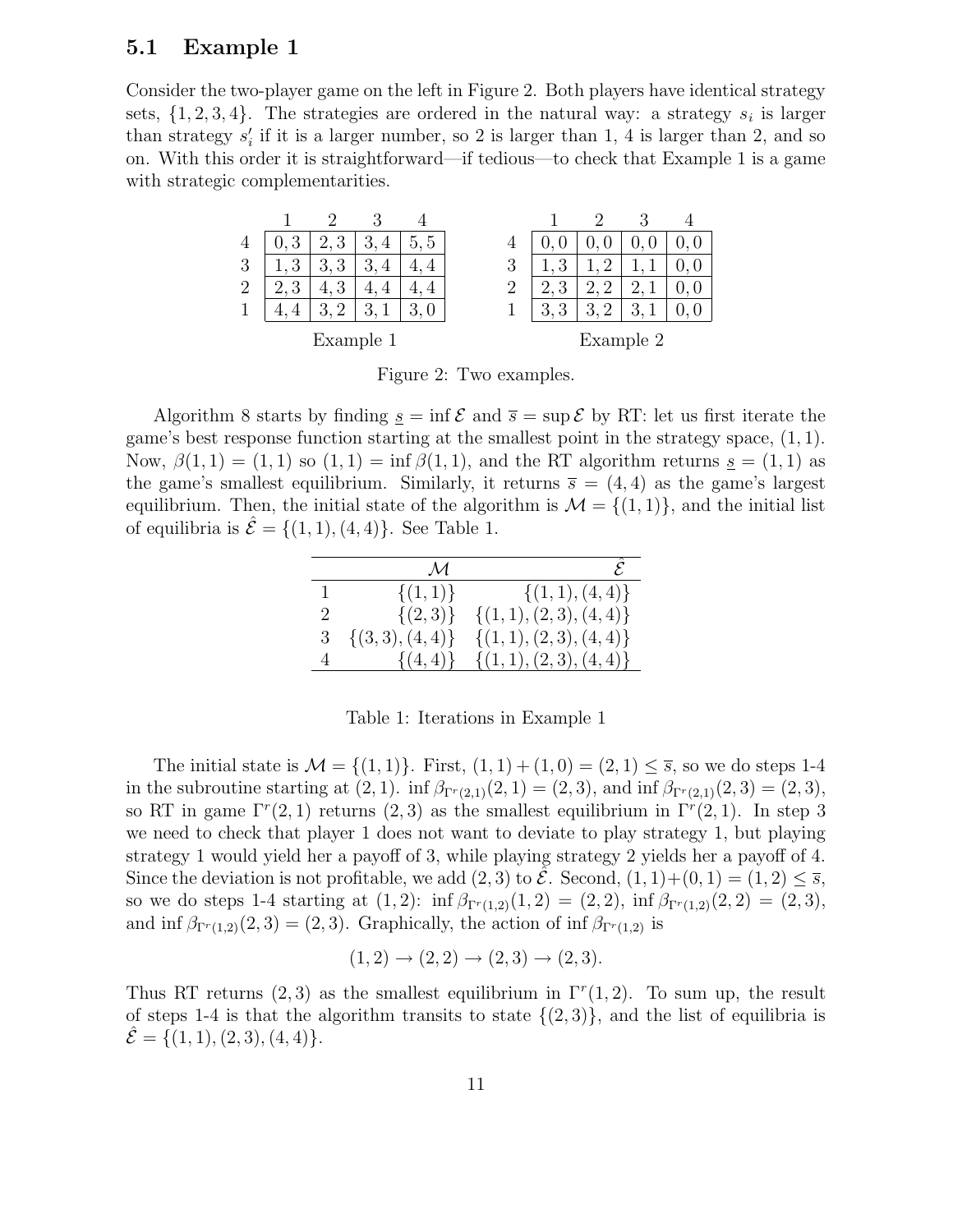Now the state of the algorithm is  $\{(2,3)\}\$ . First,  $(2,3) + (1,0) = (3,3) \leq \overline{s}$ , so we do steps 1-4 in the subroutine starting at  $(3,3)$ . Note that inf  $\beta_{\Gamma^{r}(3,3)}(3,3) = (3,3)$ , so RT returns (3, 3) as the smallest equilibrium in  $\Gamma^r(3,3)$ . In step 3 we need to check that player 1 does not want to deviate from strategy 3 to strategy 2. In fact, strategy 2 gives a higher payoff  $(4)$  than strategy  $3$   $(3)$ , so  $(3,3)$  is not an equilibrium, and we do not add  $(3,3)$  to  $\mathcal{E}$ . Second,  $(2,3) + (0,1) = (2,4) \leq \overline{s}$ , so we do steps 1-4 in the subroutine starting at  $(2, 4)$ . Note that inf  $\beta_{\Gamma^r(2,4)}(2, 4) = (4, 4)$ , so RT returns  $(4, 4)$  as the smallest equilibrium in  $\Gamma^r(4,4)$ . We already know that  $(4,4)$  is an equilibrium of  $\Gamma$ . The result of steps 1-4 is that the algorithm transits to state  $\{(3,3), (4,4)\}$ , and the list of equilibria is  $\mathcal{E} = \{(1, 1), (2, 3), (4, 4)\}.$ 

The state of the algorithm is now  $\{(3,3), (4,4)\}$ . Both  $(4,4) + (1,0)$  and  $(4,4) + (0,1)$ fail to be smaller than  $\overline{s}$ , so we do not run the subroutine starting from (4, 4). Now, steps 1-4 in the subroutine starting from  $(3,3) + (1,0) = (4,3)$  or  $(3,3) + (0,1) = (3,4)$ give  $(4, 4)$  as the smallest equilibrium of  $\Gamma^r(3, 4)$  and  $\Gamma^r(4, 3)$ . So, the final state of the algorithm is  $\{(4,4)\}\$ , and the final list of equilibria is  $\{(1,1),(2,3),(4,4)\}\$ .

#### 5.2 Example 2

Now consider the game on the right in Figure 2. RT yields  $(1, 1)$  as the smallest equilibrium, and  $(4, 4)$  as the largest equilibrium in Example 2. The initial state of the algorithm is thus  $\{(1, 1)\}\$ . We start the subroutine at  $(2, 1) = (1, 1) + (1, 0)$  and get back  $(2, 1)$  as the smallest equilibrium of  $\Gamma^r(2,1)$ . But player 1 prefers strategy 1 over strategy 2, so  $(2, 1)$  does not survive step 3. We start the subroutine at  $(1, 2) = (1, 1) + (0, 1)$  and get back  $(1, 2)$  as the smallest equilibrium of  $\Gamma^r(1, 2)$ . But player 1 prefers strategy 1 over strategy 2, so  $(1, 2)$  does not survive step 3.

If one completes all iterations (shown in Table 2) it is clear that the algorithm stops at all strategy profiles, and discards all but the largest and the smallest equilibria of the game.

|              | $\mathcal M$                      | $\mathcal{E}$      |
|--------------|-----------------------------------|--------------------|
| $\mathbf{1}$ | $\{(1,1)\}\$                      | $\{(1,1),(4,4)\}\$ |
| 2            | $\{(2,1),(1,2)\}\$                | $\{(1,1),(4,4)\}\$ |
| 3            | $\{(3,1),(2,2),(1,3)\}\$          | $\{(1,1),(4,4)\}\$ |
| 4            | $\{(4,1), (3,2), (2,3), (1,4)\}\$ | $\{(1,1),(4,4)\}\$ |
| 5            | $\{(4,2),(3,3),(2,4)\}\$          | $\{(1,1),(4,4)\}\$ |
| 6            | $\{(4,3), (3,4)\}\$               | $\{(1,1),(4,4)\}\$ |
| 7            | $\{(4,4)\}\$                      | $\{(1,1),(4,4)\}\$ |

Table 2: Iterations in Example 2

Example 2 represents a pathological situation; the algorithm is forced to check all strategy profiles of the game. The root of the problem is that the players are indifferent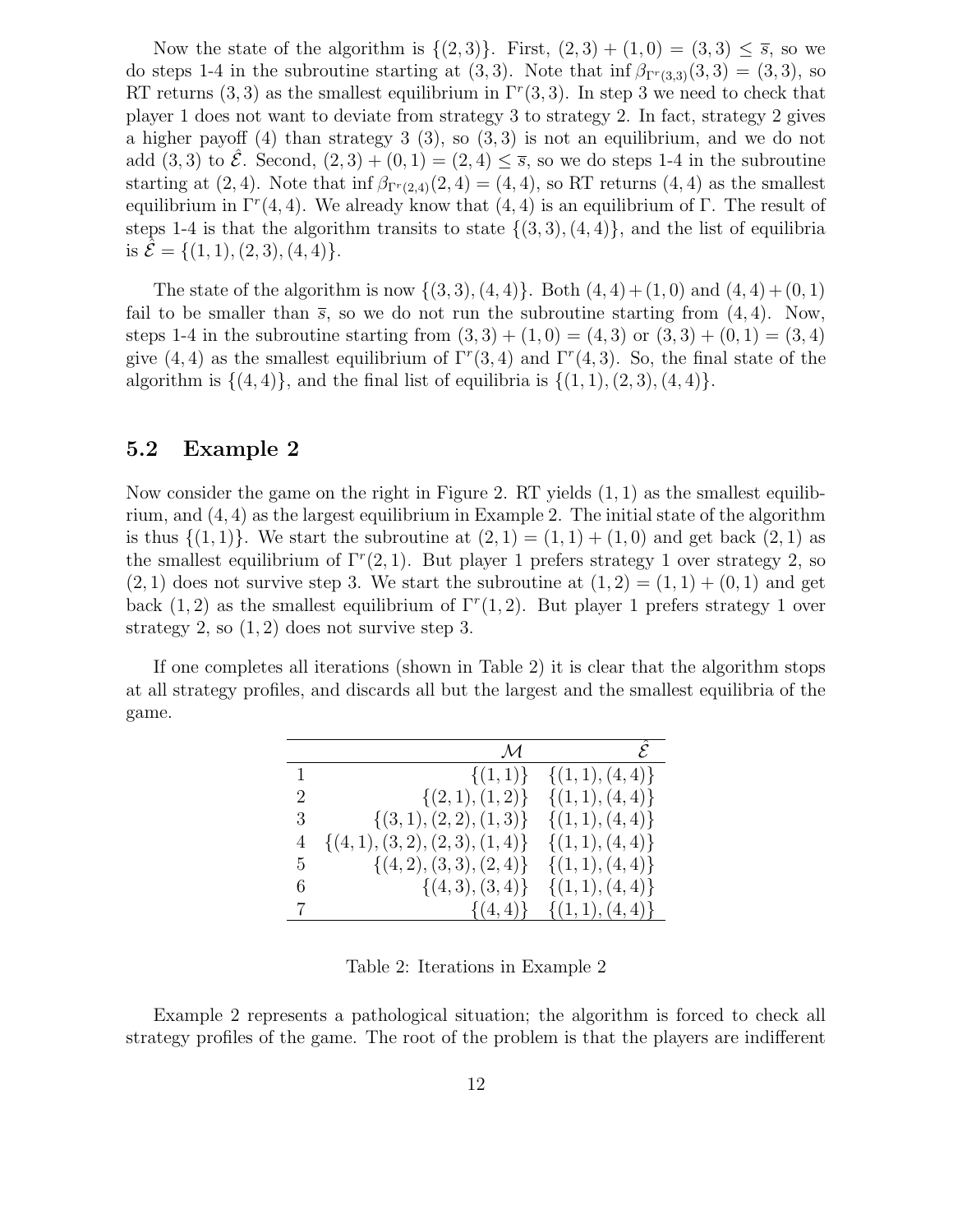between many different strategies. I show in Section 6 that, if we rule out indifference altogether, the algorithm is guaranteed to be efficient. Thus, generically in two-player games, the algorithm is efficient.

Example 2 suggests that, if players are indifferent at some points in the strategy space, but not for a very large set of strategies, the algorithm is likely to be fast. In Section 7 I simulate games that are guaranteed to have some indifference, and show that the algorithm is indeed still very fast.

# 6 Two-player games with strict preferences

Let  $\Gamma$  be a two-player game where players have strict preferences and  $d_1 = d_2 = 1$ . I present a simple version of Algorithm 8 that finds all the equilibria of Γ. I can bound the complexity of this simple version of Algorithm 8, and show that the complexity low relative to the trivial algorithm.

**Algorithm 11.** Find  $\underline{s} = \inf \mathcal{E}$  using  $\underline{T}(\inf S)$ , and  $\overline{s} = \sup \mathcal{E}$  using  $T(\sup S)$ . Let  $\mathcal{E} = \{s, \overline{s}\}\.$  The set of possible states of the algorithm is S, the algorithm starts at state  $\underline{\mathcal{S}}$  .

Let the state of the algorithm be  $m \in S$ . While  $m \neq \overline{s}$ , repeat the following sub-routine to obtain a new state  $m'$ .

SUBROUTINE If  $m + (1, 1) \leq \overline{s}$ , then do steps 1-4:

1. Let  $s^*$  be a maximal element in

$$
\left\{\tilde{s}\in\hat{\mathcal{E}}:\tilde{s}\leq m+(1,1)\right\}.
$$

- 2. Run  $T^r(m+(1,1))$ ; let  $\hat{s}$  be the strategy profile at which it stops.
- 3. Check that no player j wants do deviate from  $\hat{s}_j$  to a strategy in the interval  $\left[s_i^*\right]$  $\hat{f}_j, (m + (1, 1))_j]$ . If no player wants to deviate, add  $\hat{s}$  to  $\hat{\mathcal{E}}$ .
- 4. Let  $m' = \hat{s}$ .

Say that Algorithm 11 makes an iteration each time it does steps 1-4. Say that Algorithm 11 makes a *payoff-function evaluation* each time it calculates  $u_1$  or  $u_2$ .

**Theorem 12.** The set  $\hat{\mathcal{E}}$  produced by Algorithm 11 coincides with the Nash equilibria of  $\Gamma$ . Further, Algorithm 11 does at most min  $\{K_1, K_2\}$  iterations, and  $2(\max{\{K_1, K_2\}})^2$ payoff-function evaluations, before it stops.

Proof. First I prove that Algorithm 11 is well-behaved and stops when it says that it stops. Let  $M \subseteq S$  be the set of states visited by Algorithm 11. Note that, for all  $m \in M$ ,  $m+(1, 1) \leq m'$ , for all m' obtained at a later iteration of the subroutine. Further, at each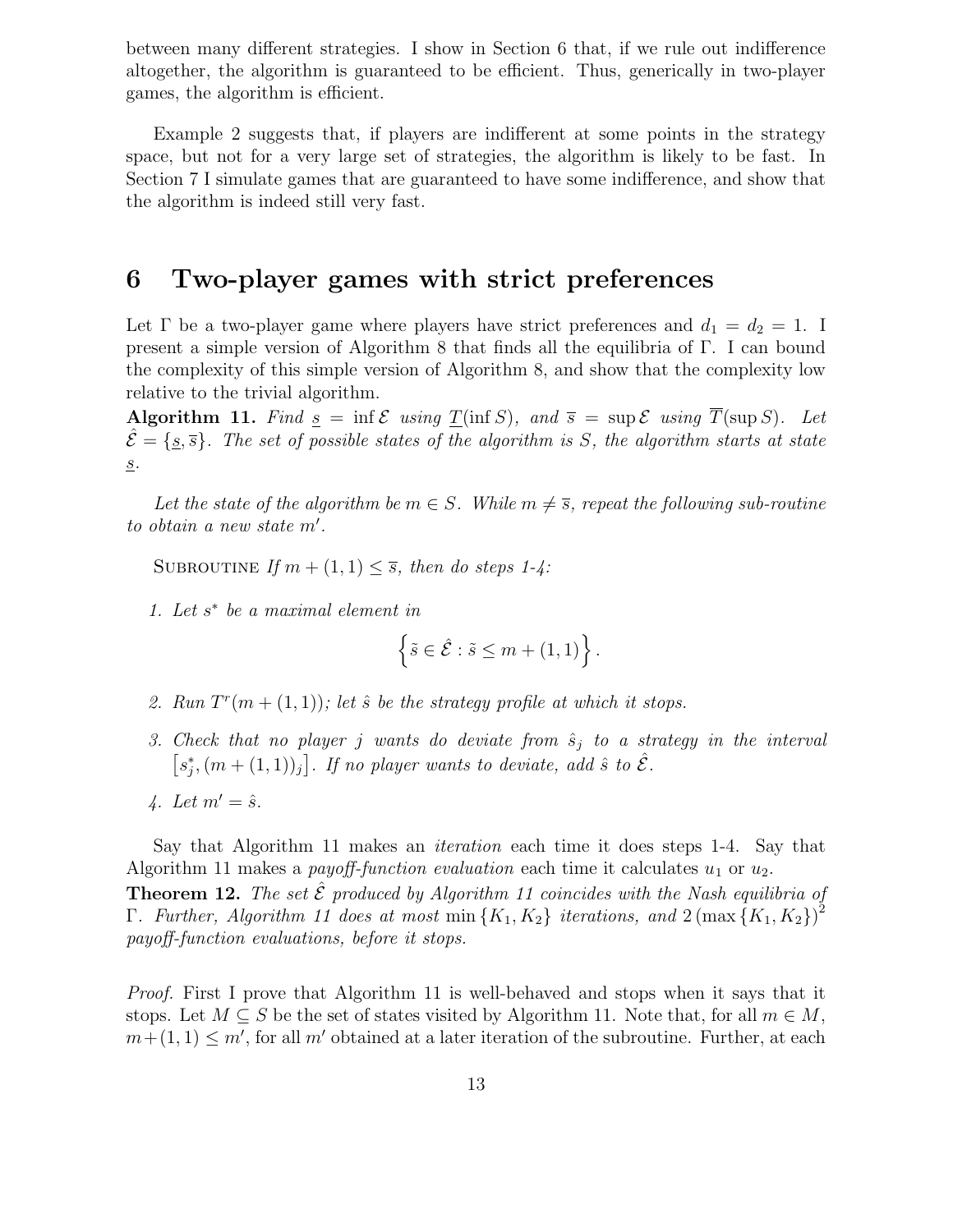iteration of the subroutine there is a unique m found. So, if  $m, m' \in M$  then either m' is found after m and  $m + (1, 1) \le m'$ , or m is found after m' and  $m' + (1, 1) \le m$ . Then, M is totally ordered, and for any  $m, m' \in M$ , if  $m \neq m'$  then either  $m + (1, 1) \leq m'$  or  $m' + (1, 1) \le m$ . I shall prove below that  $m \neq \overline{s}$  implies that  $m + (1, 1) \le \overline{s}$ ; so if  $m \neq \overline{s}$ then the algorithm does not stop at m. Since  $M$  is finite, the algorithm stops in a finite number of steps, and it stops when the state is  $\overline{s}$ .

I need to prove the following

CLAIM. If  $s \in \mathcal{E}(\Gamma^r(\tilde{s}))$ , then either  $s = \inf \mathcal{E}(\Gamma^r(\tilde{s}))$ , or

$$
\inf \mathcal{E}(\Gamma^r(\tilde{s})) + (1,1) \le s.
$$

PROOF OF THE CLAIM. Suppose that  $s \in \mathcal{E}(\Gamma^r(\tilde{s}))$ , and that  $s \neq \hat{s} = \inf \mathcal{E}(\Gamma^r(\tilde{s}))$ . By Lemma 4,  $\hat{s} \leq s$ . Suppose—without loss of generality—that  $s_1 \neq \hat{s}_1$ . Now,  $\hat{s}_1 \in \beta_{\Gamma^r(\tilde{s})}(\hat{s}_2)$ so  $s_2 = \hat{s}_2$  would imply that  $\beta_{\Gamma^r(\tilde{s})}(\hat{s}_2)$  has at least two different elements,  $s_1$  and  $\hat{s}_1$ . Impossible since players in Γ have strict preferences. It must be then that  $s_2 \neq \hat{s}_2$ . But then  $\hat{s} \leq s$  implies  $\hat{s}_1 < s_1$  and  $\hat{s}_2 < s_2$ , so  $\hat{s} + (1, 1) \leq s$ . This proves the claim.

I now prove that  $M \ni m \neq \overline{s}$  implies that  $m+(1, 1) \leq \overline{s}$ : let  $m' \in M \cup \{\inf S - (1, 1)\}\$ be the state from which m was obtained by  $T^{r}(m'+(1, 1))$ . There must be such an m' by definition of m: either m is found in step 2 of the algorithm, or  $m = s$ , and thus m was found by  $\underline{T}(\inf S) = T^r(\inf S)$ . Now,  $m = \inf \mathcal{E}(\Gamma^r(m'+(1,1)))$  and  $\overline{s} \in \mathcal{E}(\Gamma^r(m'+(1,1))),$ so the claim and  $m \neq \overline{s}$  implies that  $m + (1, 1) \leq \overline{s}$ .

Second, I prove that  $\hat{\mathcal{E}} = \mathcal{E}$ . The proof that  $\hat{\mathcal{E}} \subseteq \mathcal{E}$  is very similar to the proof that  $\hat{\mathcal{E}} \subseteq \mathcal{E}$  in Theorem 9, so I omit it. I shall prove that  $\mathcal{E} \subseteq \hat{\mathcal{E}}$ . Let  $s \in \mathcal{E}$  and suppose, by way of contradiction, that  $s \notin \hat{\mathcal{E}}$ . Let m be some state of the algorithm such that  $m \leq s$ , we must have  $m \neq s$  or s would be added to  $\mathcal{E}$ , since  $s \in \mathcal{E}$  implies that s passes the test in step 3. The claim implies that  $m' + (1, 1) \leq s$ , as  $m' \neq s$  for the same reason that  $m \neq s$ .

Now induct on M:  $M \ni s \leq s$ , and if, at some state  $m, m \leq s$ , then  $m' + (1, 1) \leq s$ for the state m' that the state transits to. By induction, we must have  $\overline{s} + (1,1) \leq s$ . A contradiction, as  $s \in \mathcal{E}$  implies that  $s \leq \overline{s}$ .

Now I shall prove that the algorithm needs less than  $\min\{K_1, K_2\}$  iterations. First, each iteration of Algorithm 11 produces one and only one element of M, so there are no more iterations than there are elements in M. Second,  $M \subseteq \{1, \ldots K_1\} \times \{1, \ldots K_2\}$ , and for each  $m, m' \in M$ ,  $m \neq m'$  then either  $m + (1, 1) \leq m'$  or  $m' + (1, 1) \leq m$ . Thus M cannot have more elements than either  $\{1, \ldots K_1\}$  or  $\{1, \ldots K_2\}$ . Thus, M has not more than  $\min\{K_1, K_2\}$  elements.

Now I shall prove that Algorithm 11 needs no more than  $2(\max\{K_1, K_2\})^2$  payofffunction evaluations. If  $K_1 \neq K_2$ , let us change the game: add strictly dominated strategies to the player with the smallest  $K_i$  until that player has as many strategies as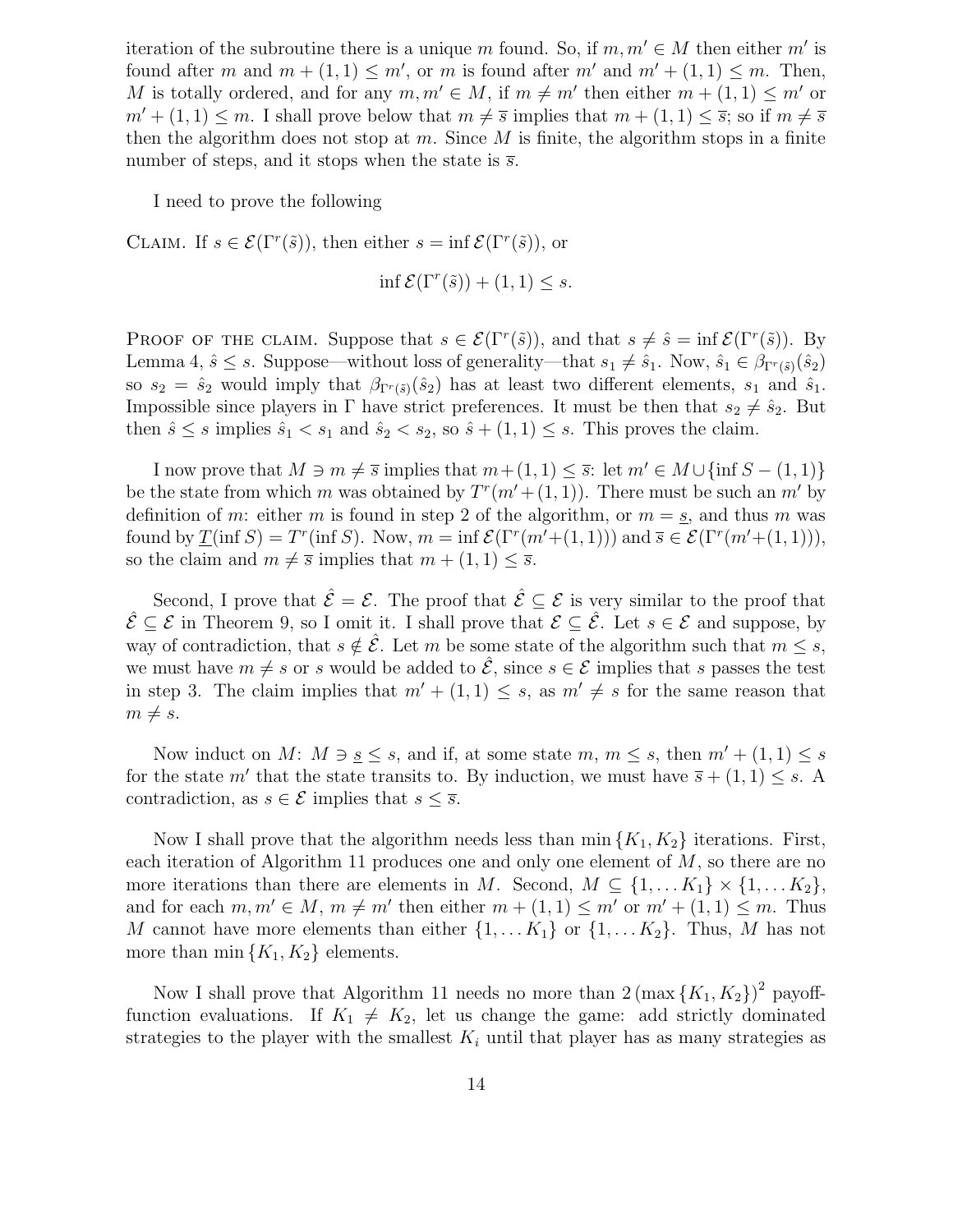the other player. Let  $K = K_1 = K_2$ . The worst-case calculation calls for maximizing the number of iterations of Algorithm 11, even if it means fewer iterations of RT; this is because each iteration of Algorithm 11 requires one call to the RT algorithm.

Let  $s = (1, 1)$  and  $\overline{s} = (K, K)$ . Suppose that, at each state  $m \in M$ , the call to  $T^{r}(m + (1, 1))$  in step 2 of the algorithm returns  $m + (1, 1)$  as the smallest equilibrium in  $\Gamma^{r}(m + (1,1))$ . This gives  $M = \{(i,i) : i = 1,...,K\}$ . Note that the transition from  $(i,i)$ to  $(i, i) + (1, 1)$  requires one call to  $T<sup>r</sup>((i, i) + (1, 1))$  that returns  $(i, i) + (1, 1)$ ; so the call to  $T^r((i,i) + (1,1))$  only involves one calculation of best-responses in  $\Gamma^r((i,i) + (1,1)),$ which requires  $2(K - i)$  payoff-function evaluations, as each player in  $\Gamma^r((i,i) + (1,1))$ . has K – i strategies. The transition from  $(i,i)$  to  $(i,i) + (1,1)$  then requires a test in step 3 of the algorithm, this test needs at worst  $2i$  function evaluations—in the case that all previous states turned out not to be equilibria of  $\Gamma$ . Hence, each iteration of Algorithm 11 involves at worst  $2i + 2(K - i) = 2K$  payoff-function evaluations. We assumed that  $M = \{(i, i) : i = 1, \dots K\}$ , so there are at most K iterations. Since  $K =$  $\max\{K_1, K_2\}$ , this proves that the algorithm needs at most  $2(\max\{K_1, K_2\})^2$  payofffunction evaluations.  $\Box$ 

Remark 13. The bounds in Theorem 12 say how Algorithm 11 performs compared to the trivial algorithm: Assume that  $K_1 = K_2 = K$ . The trivial algorithm requires  $2K^3$  function evaluations—it needs to check if  $(s_1, s_2)$  is an equilibrium for  $K^2$  different values of  $(s_1, s_2)$ , and each check requires two best-response calculations, i.e. 2K function evaluations. Then, if we say that the "size" of the problem is  $n = 2K^3$ , the complexity of Algorithm 11, relative to the trivial algorithm, would be  $2(n/2)^{2/3}$ . So, the complexity of Algorithm 11 is of order  $n^{2/3}$ . But I should emphasize that these is a comparison with the worst-case calculation for Algorithm 11 with the effort that the trivial algorithm must make.

### 7 Performance

I evaluate the performance of Algorithm 8, using a class of two-player games where each player has the interval  $[0, 1]$  as her strategy space. The algorithm is fast; I use Algorithm 8 with different discretizations—grids—of  $[0, 1]$ , and show that, even when the resulting grid is quite small (the number of strategies of each player is quite large), the algorithm is very fast. I use the computations to compare Algorithm 8 to the trivial algorithm.

### 7.1 Class of games

I use a class of games that tend to have a large number of equilibria—Algorithm 8 is faster the smaller is the number of equilibria, and I want to evaluate Algorithm 8 using games where it does not have an apriori advantage.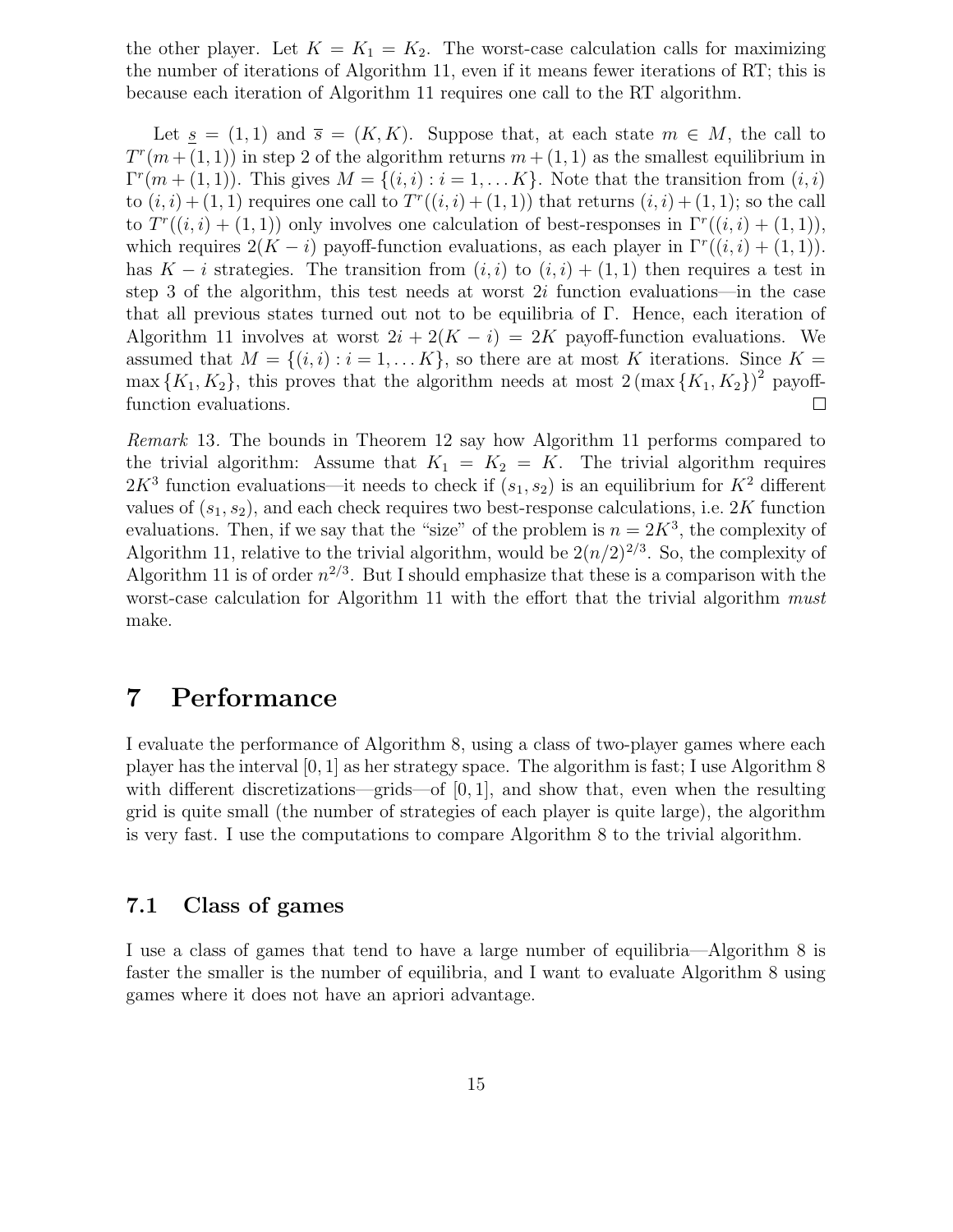| Algorithm | K      | Avg. Eq. | Time               | Games | Total Time       |
|-----------|--------|----------|--------------------|-------|------------------|
| trivial   | 1.000  | 28.8     | $43.6$ min.        | 500   | $15.1$ days      |
| 8         | 1.000  | 28.8     | $0.6$ sec.         | 500   | $5 \text{ min.}$ |
| 8         | 3.000  | 39.7     | $0.4 \text{ sec.}$ | 2.000 | 13.3 min.        |
| 8         | 20.000 | 64.0     | $4.7$ sec.         | 2.000 | 2.6 hours        |
| 8         | 40.000 | 64.3     | $15.5$ sec.        | 2.000 | 8.6 hours        |

Table 3: Simulations (first two results are from a slower computer).

I use two-player games, where each player i has strategy set  $S_i = [0, 1]$ , and payoff function

$$
u_i(s_i, s_{-i}) = -(\alpha_i/10)(s_i - s_{-i})^2 + 200\beta_i \sin(100s_i) + (1/100) [(1 - \alpha_i)s_i(1 + s_{-i}) - (1/2 - \beta_i)s_i^2/100].
$$

The parameters  $\alpha_i$  and  $\beta_i$  are in [0, 1]. I arrived at the above functional form by trying to come up with games that have a fairly large number of equilibria. The first summand is a "pure-coordination term," its role is to produce multiple equilibria. The role of the second summand is to provoke multiple maxima, so that preferences are not strict (see Section 6); the second summand also helps in getting multiple equilibria. The third and fourth summand are variants of polynomial terms that I found—by trial and error—often produce multiple equilibria. Note that, with these payoffs, the game is a GSC.

I discretized the players' strategy spaces, so that each player i chooses a strategy in  $S_i = \{k/K : 0 \le k \le K\}.$  I chose parameters  $\alpha_i$  and  $\beta_i$  at pseudo-random from [0, 1] using a uniform distribution.

#### 7.2 Results

I now discuss the results of a series of simulations. The results are in Table 3. I first compare the performance of Algorithm 8 and the trivial algorithm. Then I discuss what the simulations say about Algorithm 8 in general.

Consider the first two lines of the table: I used the algorithms on 500 simulated games, using  $K = 1.000$ —so each player had 1.000 strategies to choose from. In each individual game, the parameters  $\alpha_i$  and  $\beta_i$  were generated at pseudo-random from a uniform distribution on  $[0, 1]$ ; I used Algorithm 8 and the trivial algorithm on the resulting game. On average, Algorithm 8 needed 0.6 seconds to find all equilibria of Γ. On average, the trivial algorithm needed 43.6 minutes to do the same work. Just to stress the difference, note that Algorithm 8 needed only 5 minutes to find the equilibria of the 500 games while the trivial algorithm needed more than 15 days to do the same work!

Table 3 contains the results of other simulations as well. (The first two simulations in the table are from a slower computer than the others—I used a computer that could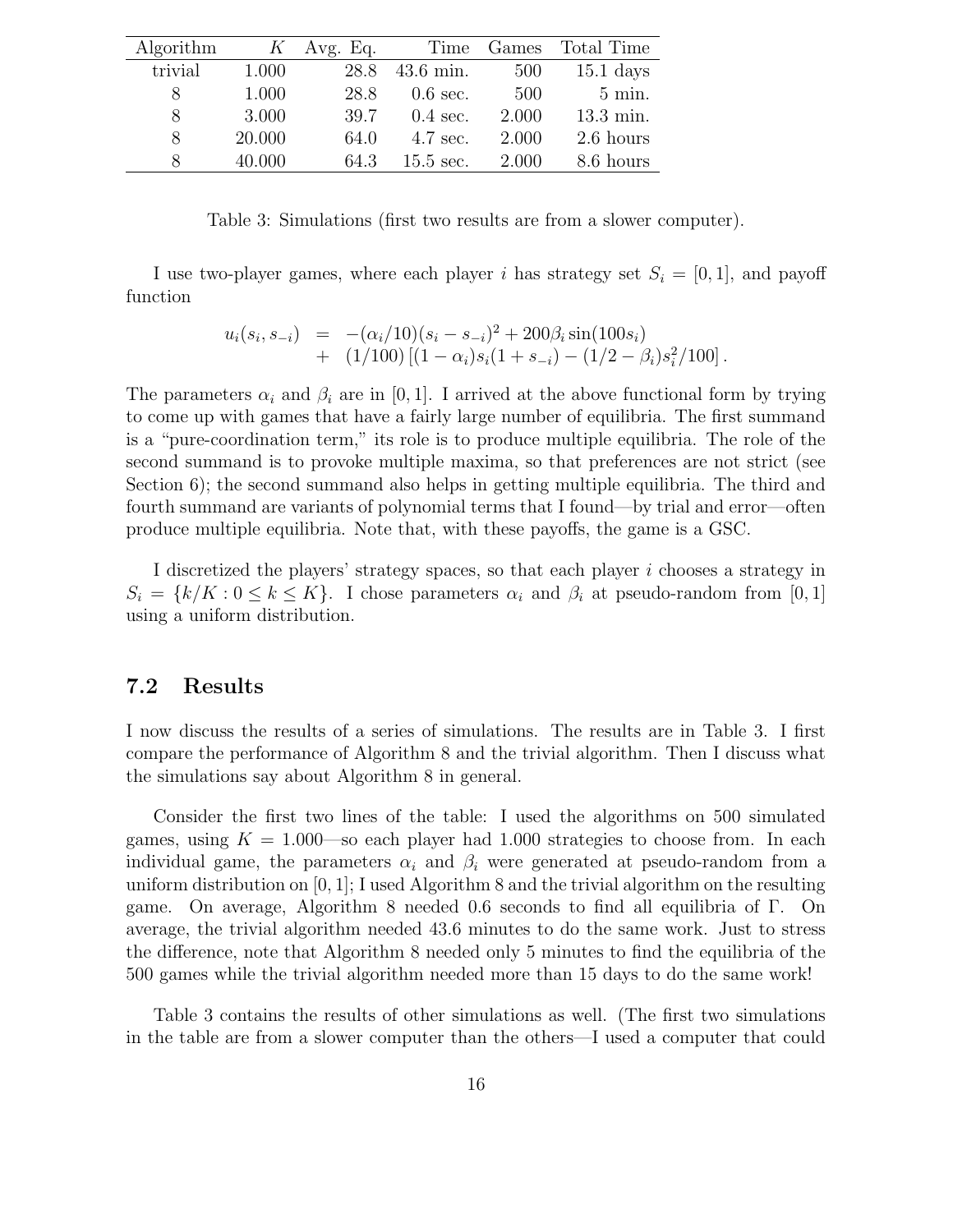

Figure 3: Relation between time and number of equilibria

be dedicated to the simulation for 15 days. <sup>2</sup>) Algorithm 8 is fast, even on very large problems. On average, Algorithm 8 needs only 4.7 seconds to find all equilibria in a game where each player has 20.000 strategies, and 15.5 seconds when each player has 40.000 strategies. Again, the results are particularly striking if one looks at the "Total Time" column: Algorithm 8 allows one to simulate 2.000 large games in a few hours.

Note that the speed of Algorithm 8 really makes a difference in the analysis of these games. The average number of equilibria stabilizes around 64, after several increases in K. We can then infer that the original game with continuous strategy spaces has on average about 64 equilibria. If we were limited to the trivial algorithm, we would be unable to work with a fine enough approximation to infer the number of equilibria of the limiting game.

The graph in Figure 3 has more information. The graph plots the individual simulations for the  $K = 40.000$  case. First, Algorithm 8 never needs more than 100 seconds to find the equilibria; and it needs less than one minute for all but a few games. Second, note that more equilibria require more time, and that the relation between the number of equilibria and time is approximately linear—in fact, a linear regression has an  $R<sup>2</sup>$  of 0.93.

<sup>2</sup>The computer used in the first two simulations is a Sun Ultra 5 with a 360 MHz CPU and 512 MB Ram. I did the other simulations on a Linux Dell Precision PC with a 1.8 GHz Xeon CPU and 512 MB Ram.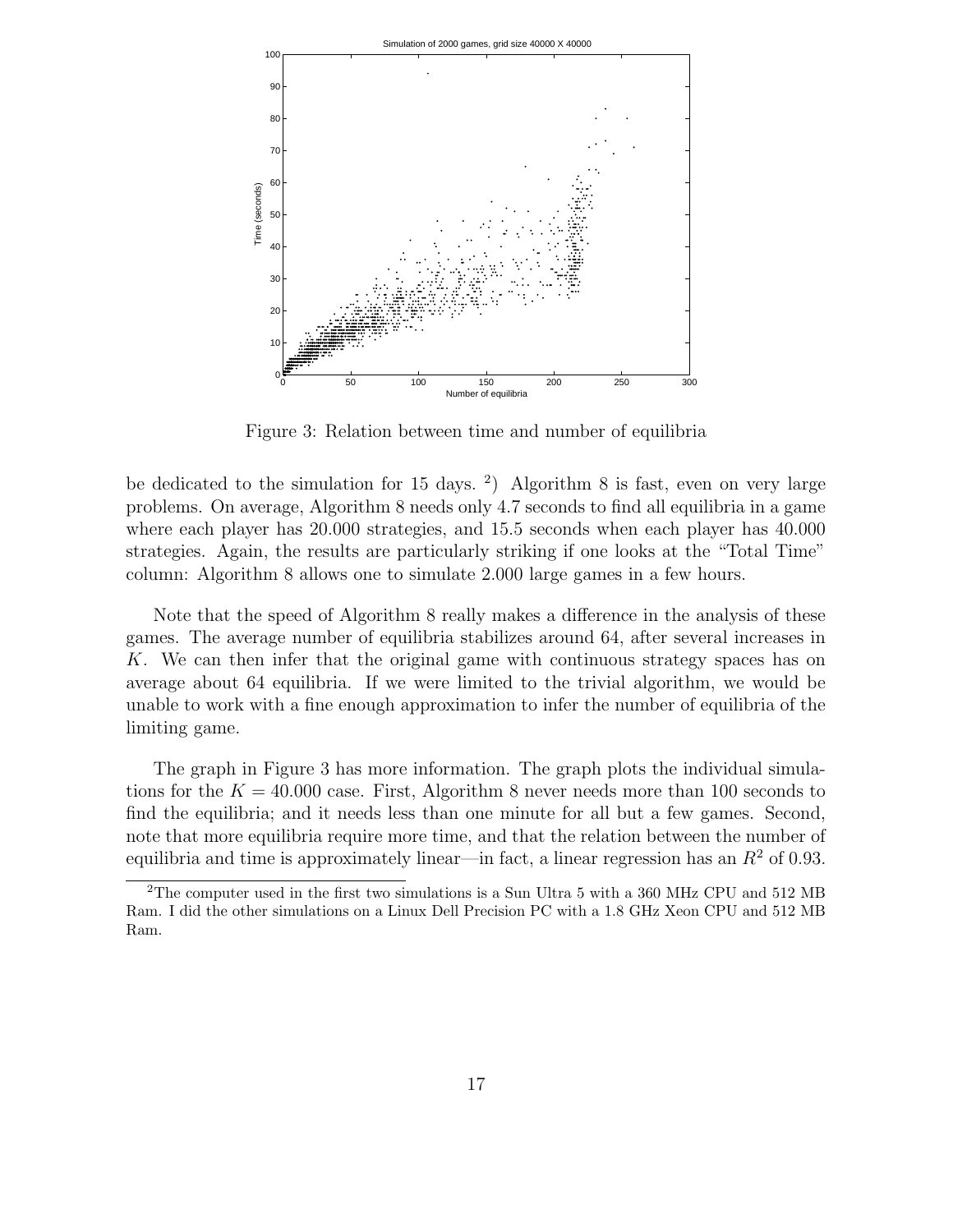#### 7.3 Implementation

I wrote an implementation in C. The code (and the output from the simulations reported above) can be downloaded from http://www.hss.caltech.edu/~fede. The difficulty in implementing Algorithm 8 is that the state,  $\mathcal{M}$ , of the algorithm is potentially taken from a large set of possible states. Reserving space for the possible values that  $\mathcal M$ can take may slow down the algorithm considerably. I found a rudimentary solution in my implementation of the algorithm; hopefully a better programmer can write a more efficient implementation.

### References

- Cooper, R. W., D. V. DeJong, R. Forsythe, and T. W. Ross (1990): "Selection Criteria in Coordination Games: Some Experimental Results," American Economic Review, 80(1), 218–233.
- Crooke, P., L. M. Froeb, S. Tschantz, and G. J. Werden (1997): "Properties of Computed Post-Merger Equilibria," Mimeo, Vanderbildt University, Department of Mathematics.
- ECHENIQUE, F., AND A. EDLIN (2002): "Mixed Strategy Equilibria in Games of Strategic Complements are unstable," Working Paper E02-316, UC Berkeley.
- McKelvey, R. D., and A. McLennan (1996): "Computation of Equilibria in Finite Games," in *Handbook of Computational Economics*, ed. by H. M. Amman, D. A. Kendrick, and J. Rust, vol. 1. North Holland, Amsterdam.
- MILGROM, P., AND J. ROBERTS (1990): "Rationalizability, Learning and Equilibrium in Games with Strategic Complementarities," Econometrica, 58(6), 1255–1277.
- Milgrom, P., and C. Shannon (1992): "Monotone Comparative Statics," Stanford Institute for Theoretical Economics Working Paper.
- $-$  (1994): "Monotone Comparative Statics," *Econometrica*, 62(1), 157–180.
- ROBINSON, J. (1951): "An Iterative Method of Solving a Game," The Annals of Math $ematics, 54(2), 296-301.$
- Topkis, D. M. (1979): "Equilibrium Points in Nonzero-Sum n-Person Submodular Games," SIAM Journal of Control and Optimization, 17(6), 773–787.

(1998): Supermodularity and Complementarity. Princeton University Press, Princeton, New Jersey.

van Huyck, J. B., R. C. Battalio, and R. O. Beil (1990): "Tacit Coordination Games, Strategic Uncertainty, and Coordination Failure," American Economic Review, 80(1), 234–248.